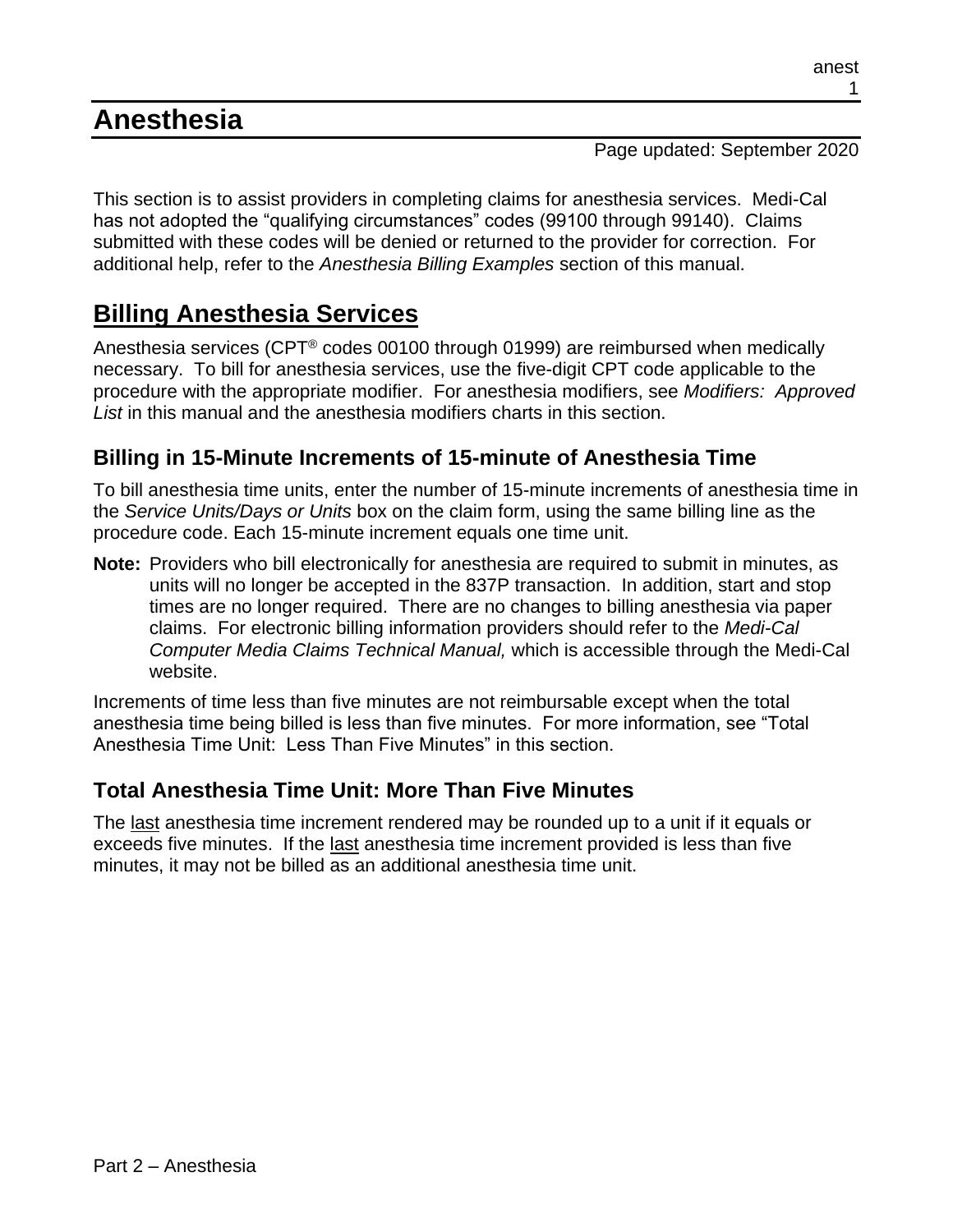## **Time Unit Billing Examples**

Time unit examples:

- For 49 minutes of anesthesia time actually spent with the patient, enter 3 in the *Service Units/Days or Units* box. (The four-minute increment is not reimbursable.)
- For 80 minutes of anesthesia time actually spent with the patient, enter 6 in the *Service Units/Days or Units* box. (The five-minute increment is reimbursable.)
- **Note:** Do not include the base units for the procedure performed since the base unit payment is automatically included in the reimbursement rate. Billing for the base units could be considered a fraudulent billing practice.

### **Start, Stop and Total Anesthesia Time**

Claims billing for more than 40 units of time (10 hours) require that an anesthesia report be attached to the claim. The anesthesia report must include anesthesia start, stop and total times.

## **CPT Code 01967 Billing Requirements:**

For CPT code 01967 (neuraxial labor analgesia/anesthesia for planned vaginal delivery [includes any repeat subarachnoid needle placement and drug injection and/or any necessary replacement of an epidural catheter during labor]), all claims of 20 units or more require that an anesthesia report be attached.

**Note:** Claims for 19 units or less for code 01967 do not require detailed documentation on the claim form or an attachment.

### **"Time in Attendance" With the Patient**

If billing for obstetrical regional anesthesia (CPT code 01967), in addition to the documentation requirements noted above, providers also must document "time in attendance" on the attached anesthesia report. Claims without such documentation will be denied. Only time in attendance with the patient may be billed.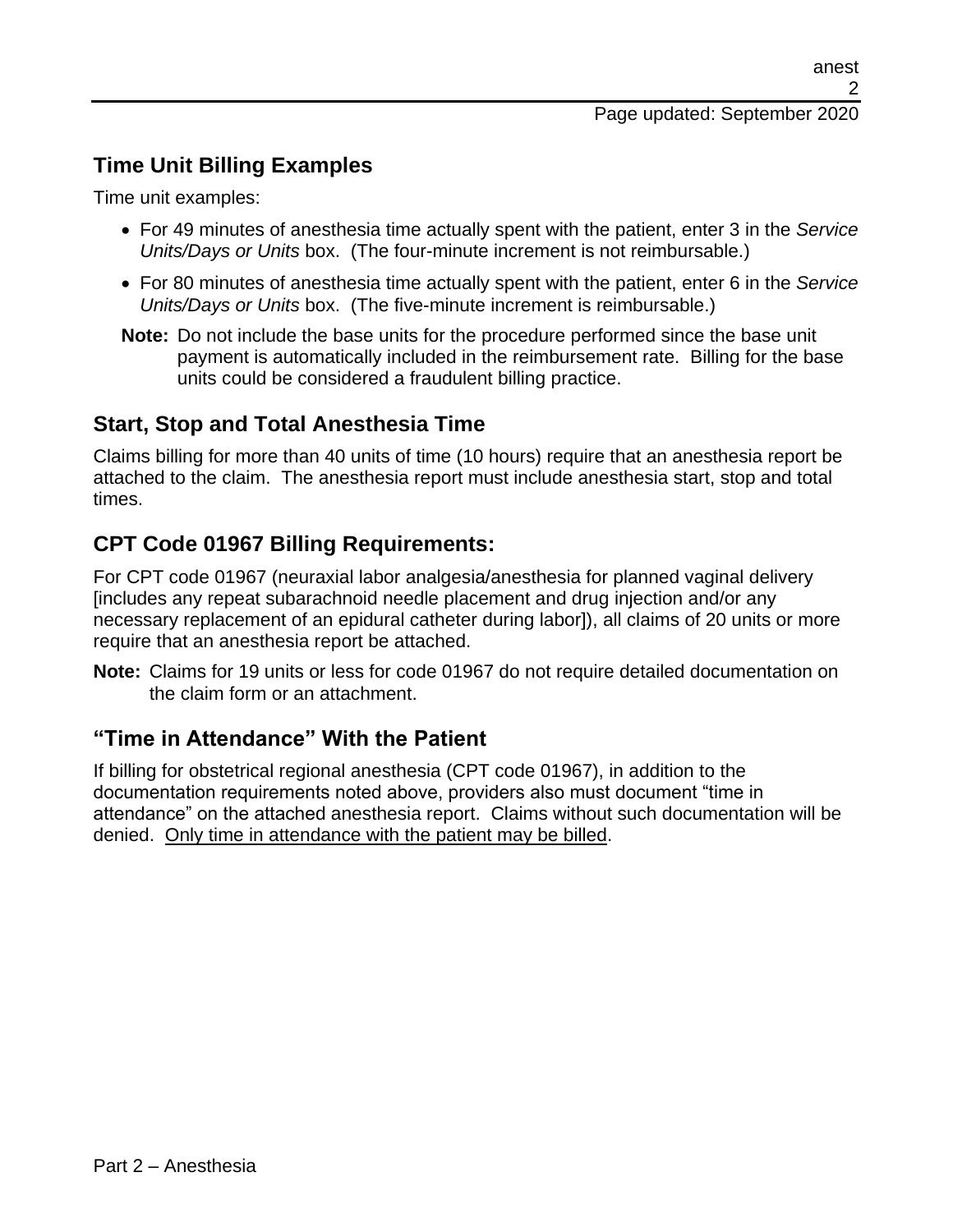"Time in attendance" is time when the anesthesiologist or Certified Registered Nurse Anesthetist (CRNA) monitors the patient receiving neuraxial labor analgesia, and the anesthesiologist or CRNA is readily and immediately available in the labor or delivery suite. If the actual time in attendance is less than the total quantity billed (in either the *Service Units or Days or Units* box), the claim will be reimbursed for the time in attendance with the patient. If two or more patients receive neuraxial analgesia concurrently, no more than four total time units per hour may be billed and must be apportioned among the claims, including claims to other insurance carriers.

Example: Patients A and B receive overlapping labor analgesia: Patient A from 0500 to 1415 and Patient B from 0930 to 1245. See the following sets of instruction to bill for patient A and patient B.

| <b>Field/Claim Type</b>                                 | <b>Enter</b>   |
|---------------------------------------------------------|----------------|
| Service Units field (Box 46) on the UB-04 claim         | 31             |
| Days or Units field (Box 24G) on the CMS-1500 claim     |                |
| Remarks field (Box 80) on the UB-04 claim               | See attachment |
| Additional Claim Information field (Box 19) on the CMS- |                |
| 1500 claim                                              |                |

#### **Patient A Claim Completion Instructions**

Required documentation will not fit in the designated area of the claim, so providers should enter the words "See Attachment" in the *Remarks* field (Box 80)/*Additional Claim Information* field (Box 19) of the claim. For this example providers would submit the following exact statement on an attachment to the claim (following specific instructions under "Attachments" in the *Forms: Legibility and Completion Standards* section of this manual):

- Epidural anesthesia start time: 0500. Stop time: 1415.
- Time in attendance:  $458$  minutes (0500 through 0930 = 270 minutes; 0930 through 1245 = 195 minutes, divided by 2 for overlapping time = 98 minutes; 1245 through  $1415 = 90$  minutes.  $270+98+90 = 458$ ).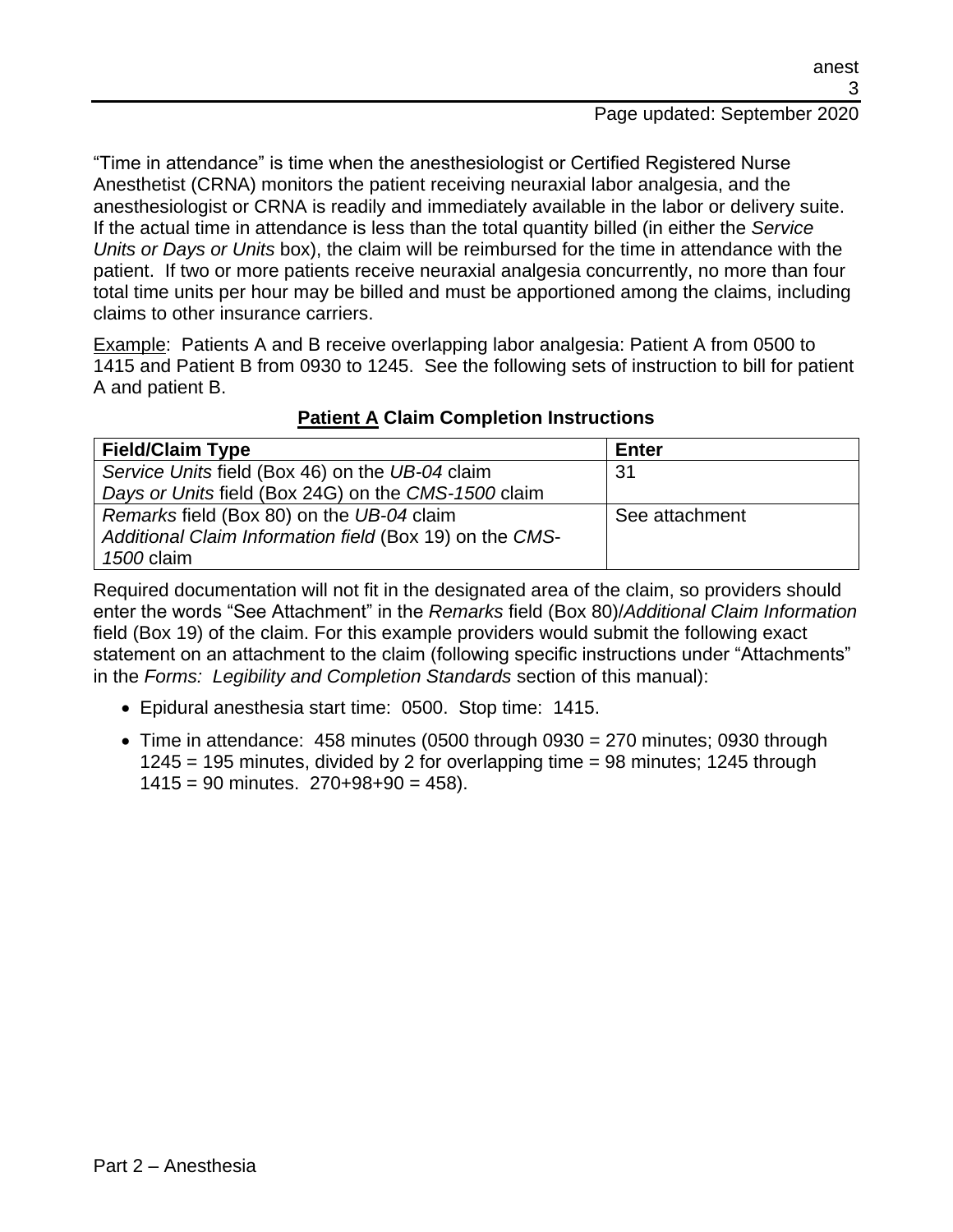#### Page updated: September 2020

| <b>Field/Claim Type</b>                                 | Enter          |
|---------------------------------------------------------|----------------|
| Service Units field (Box 46) on the UB-04 claim         |                |
| Days or Units field (Box 24G) on the CMS-1500 claim     |                |
| Remarks field (Box 80) on the UB-04 claim form          | See attachment |
| Additional Claim Information field (Box 19) on the CMS- |                |
| 1500 claim                                              |                |

#### **Patient B Claim Completion Instructions**

Required documentation will not fit in the designated area of the claim, so providers should enter the words "See Attachment" in the *Remarks* field (Box 80)/*Additional Claim Information* field (Box 19) of the claim. For this example providers would submit the following exact statement on an attachment to the claim (following specific instructions under "Attachments" in the *Forms: Legibility and Completion Standards* section of this manual):

- Epidural anesthesia start time: 0930. Stop time: 1245.
- Time in attendance: 98 minutes (0930 through 1245 = 195 minutes, divided by 2 to split overlapping time = 98 minutes).

#### **Obstetrical Anesthesia Documentation**

Providers billing codes 01958, 01960 through 01963, 01965, 01966, 01968 or 01969 for general anesthesia must document "start-stop" and total times on an attached anesthesia report only if the claim is for more than 40 units of time (10 hours). Providers billing these codes for regional or both general and regional anesthesia must document "time in attendance" (in addition to "start-stop" times for general anesthesia, if billed for both) on the anesthesia report.

#### **Billing Obstetrical Anesthesia Add-On Codes**

Add-on codes must be billed in conjunction with the primary anesthesia code. For an example, refer to the *Anesthesia Billing Examples* section of this manual.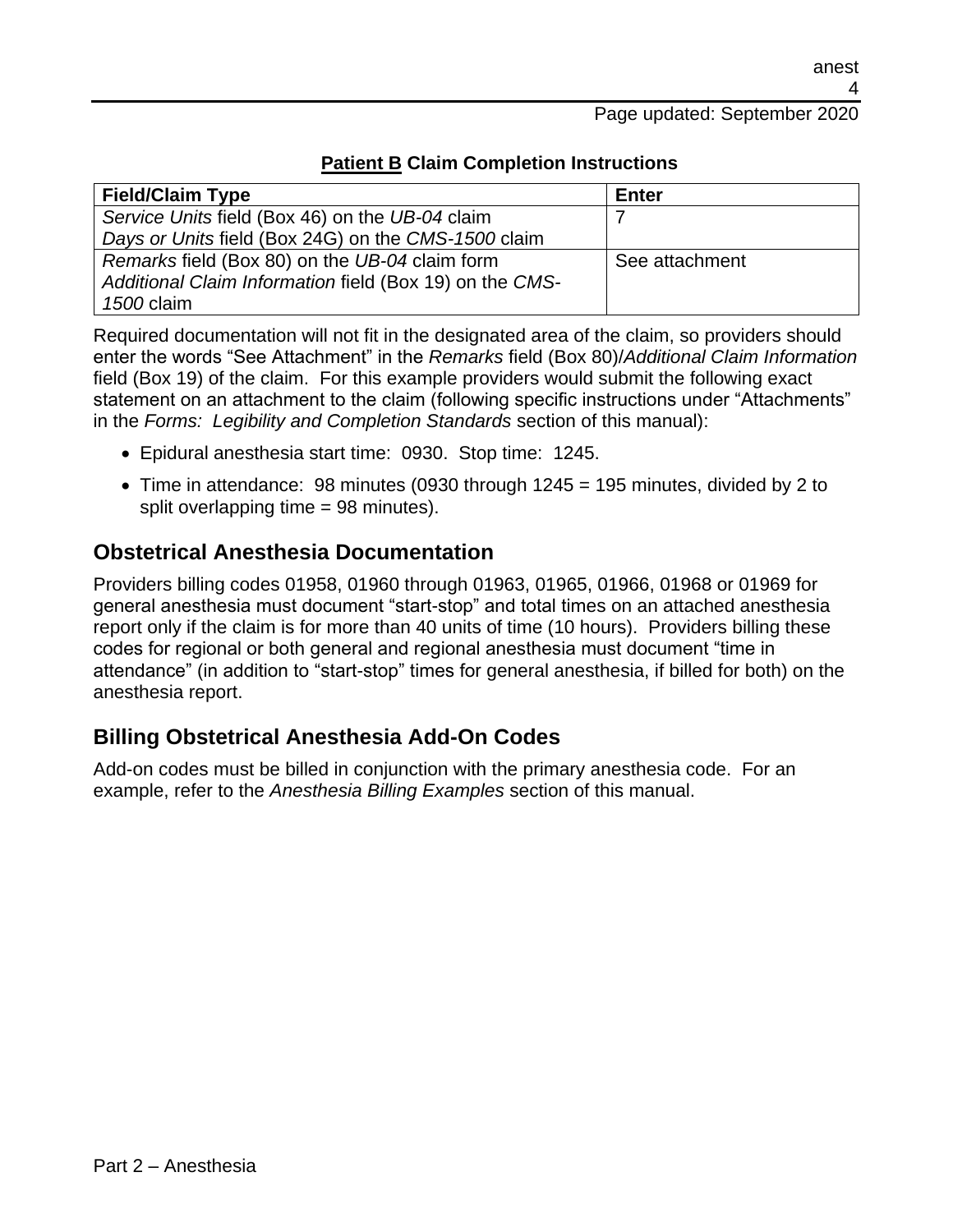## **Total Anesthesia Time Unit: Less Than Five Minutes**

The preceding policy applies to all anesthesia services, except when the total anesthesia time being billed is less than five minutes. In these situations, one increment of anesthesia time is reimbursable.

When billing for anesthesia time that is less than five minutes, enter 1 in the *Service Units/Days or Units* box of the claim. Do not include the base unit for the procedure performed. Refer to the *Rates: Maximum Reimbursement* section in this manual for information about how anesthesia reimbursement is calculated.

## **[‹‹A](#page-27-0)nesthesia Services for Image-Guided Spinal Procedures**

| <b>CPT Code</b> | <b>Description</b>                                                          |
|-----------------|-----------------------------------------------------------------------------|
| 01937           | Anesthesia for percutaneous image-guided injection, drainage or             |
|                 | aspiration procedures on the spine or spinal cord; cervical or thoracic     |
| 01938           | Anesthesia for percutaneous image-guided injection, drainage or             |
|                 | aspiration procedures on the spine or spinal cord; lumbar or sacral         |
| 01939           | Anesthesia for percutaneous image-guided destruction procedures by          |
|                 | neurolytic agent on the spine or spinal cord; cervical or thoracic          |
| 01940           | Anesthesia for percutaneous image-guided destruction procedures by          |
|                 | neurolytic agent on the spine or spinal cord; lumbar or sacral              |
| 01941           | Anesthesia for percutaneous image-guided neuromodulation or                 |
|                 | intravertebral procedures (eg, kyphoplasty, vertebroplasty) on the spine or |
|                 | spinal cord; cervical or thoracic                                           |
| 01942           | Anesthesia for percutaneous image-guided neuromodulation or                 |
|                 | intravertebral procedures (eg, kyphoplasty, vertebroplasty) on the spine or |
|                 | spinal cord; lumbar or sacral»                                              |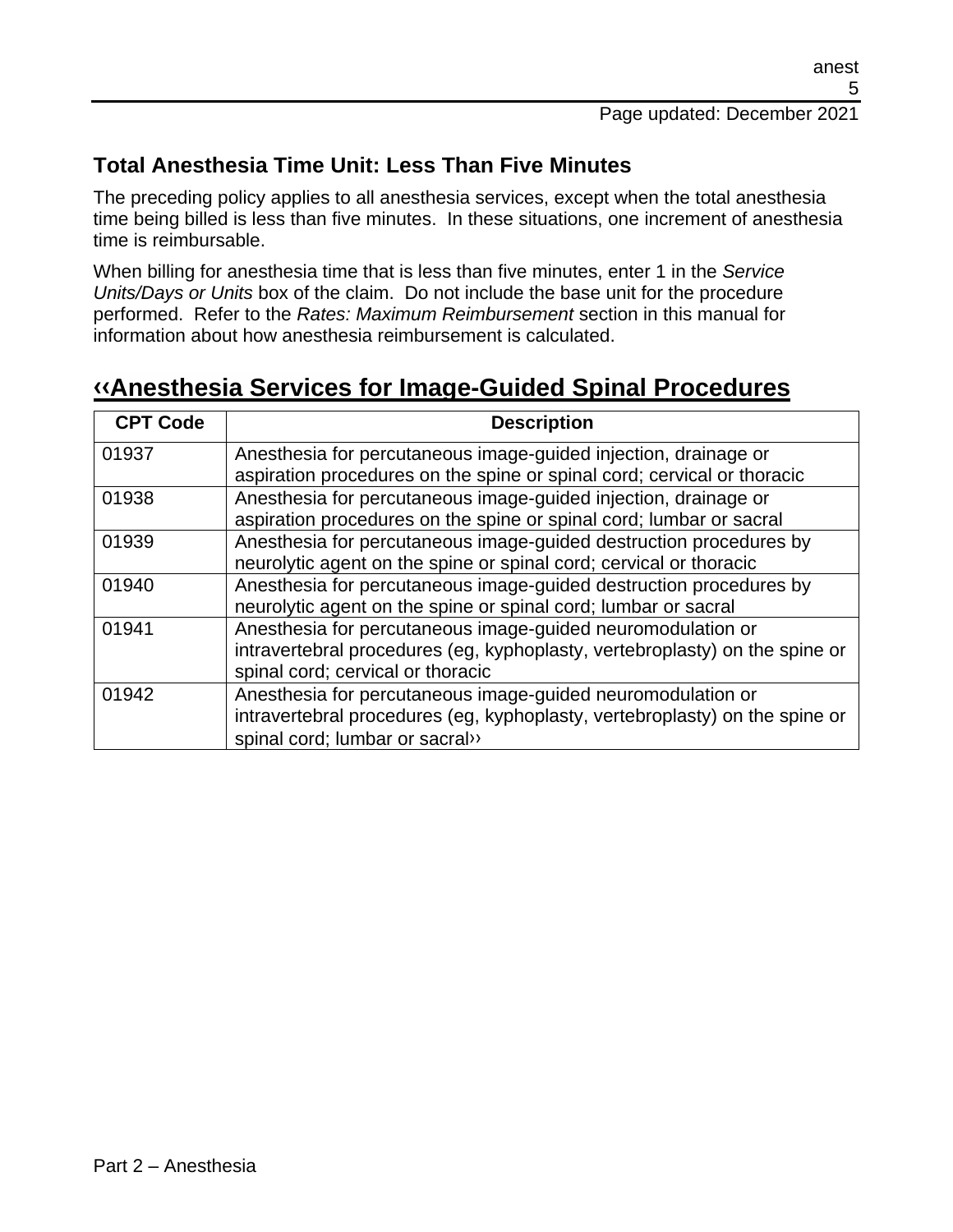## **Intravenous (I.V.) Sedation and General Anesthesia Guidelines for Dental Procedures**

Patient selection for conducting dental procedures under I.V. sedation or general anesthesia utilizes medical history, physical status, and indications for anesthetic management. The dental provider in consultation with an anesthesiologist is responsible for determining whether a Medi-Cal beneficiary meets the minimum criteria necessary for receiving I.V. sedation or general anesthesia. The provider must also submit a *Treatment Authorization Request* (TAR) prior to delivering I.V. sedation or general anesthesia. However, a TAR is not required prior to delivering I.V. sedation or general anesthesia as part of an outpatient dental procedure in a nursing facility or any category of intermediate care for the developmentally disabled. Additionally, the dental provider must meet the requirements for chart documentation, which includes a copy of a complete history and physical examination, diagnosis, treatment plan, radiological reports, the indication for I.V. sedation or general anesthesia and documentation of perioperative care (preoperative, intraoperative and postoperative care) for the dental procedure.

## **Criteria Indications for I.V. Sedation or General Anesthesia**

Behavior modification and local anesthesia shall be attempted first. If this fails or is not possible, then sedation shall be considered.

If the provider documents both number one and number two below, then the patient shall be considered for I.V. sedation or general anesthetic.

- 1. Failure of local anesthesia to control pain.
- 2. Failure of conscious sedation, either inhalation or oral.

If the provider documents any one of numbers three through six then the patient shall be considered for I.V. sedation or general anesthetic.

- 3. Failure of effective communicative techniques and the inability for immobilization (patient may be dangerous to self or staff).
- 4. Patient requires extensive dental restorative or surgical treatment that cannot be rendered under local anesthesia or conscious sedation.
- 5. Patient has acute situational anxiety due to immature cognitive functioning.
- 6. Patient is uncooperative due to certain physical or mental compromising conditions.

If sedation is indicated then the least profound procedure shall be attempted first. The procedures are ranked from low to high profundity in the following order: conscious sedation via inhalation or oral anesthetics, I.V. sedation, then general anesthesia.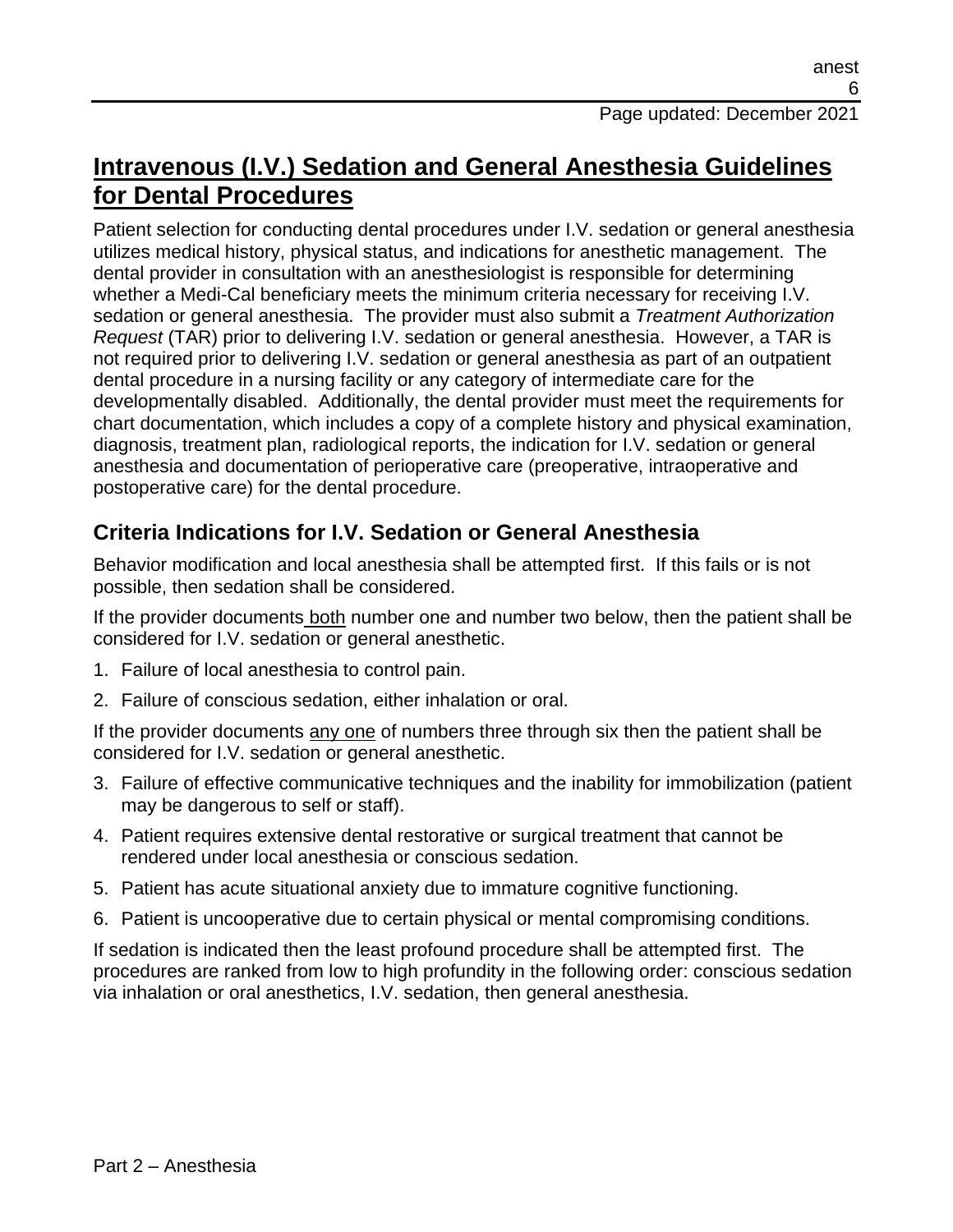#### Page updated: December 2021

Patients with certain medical conditions such as but not limited to: moderate to severe asthma, reactive airway disease, congestive heart failure, cardiac arrhythmias and significant bleeding disorders (continuous warfarin therapy) should be treated in a hospital setting or a licensed facility capable of responding to a serious medical crisis.

Providers will adhere to all regulatory requirements (federal, state, licensing board, etc.) for:

- Preoperative and perioperative care
- Monitoring and equipment requirements
- Emergencies and transfers
- Monitoring quidelines

#### References

- 1. American Academy of Pediatric Dentistry (AAPD) *www.aapd.org*
- 2. American Dental Board of Anesthesiology (ADBA) *www.adba.org*
- 3. American Dental Society of Anesthesiology (ADSA) *www.adsahome.org*
- 4. American Society of Anesthesiologists (ASA) *www.asahq.org*
- 5. American Association of Nurse Anesthetists (AANA) *www.aana.com/resources2/professionalpractice*
- 6. Dental Board of California *www.dbc.ca.gov/licensees/dds/permits\_ga.shtml*
- 7. National Network for Oral Health Access (NNOHA) *www.nnoha.org/nnohacontent/uploads/2013/07/White-Paper-Health-Centers-and-Hospital-Based-Dentistry.pdf*
- 8. Cochrane Database of Systematic Reviews 2012 *www.updatesoftware.com/BCP/WileyPDF/EN/cd006334.pdf*
- 9. National Guideline Clearinghouse (NGC) *www.guideline.gov/content.aspx?id=34767&search=general+anesthesia+dental+pedi atric*
- 10.US National Library of Medicine National Institutes of Health *www.ncbi.nlm.nih.gov/pubmed/23152234*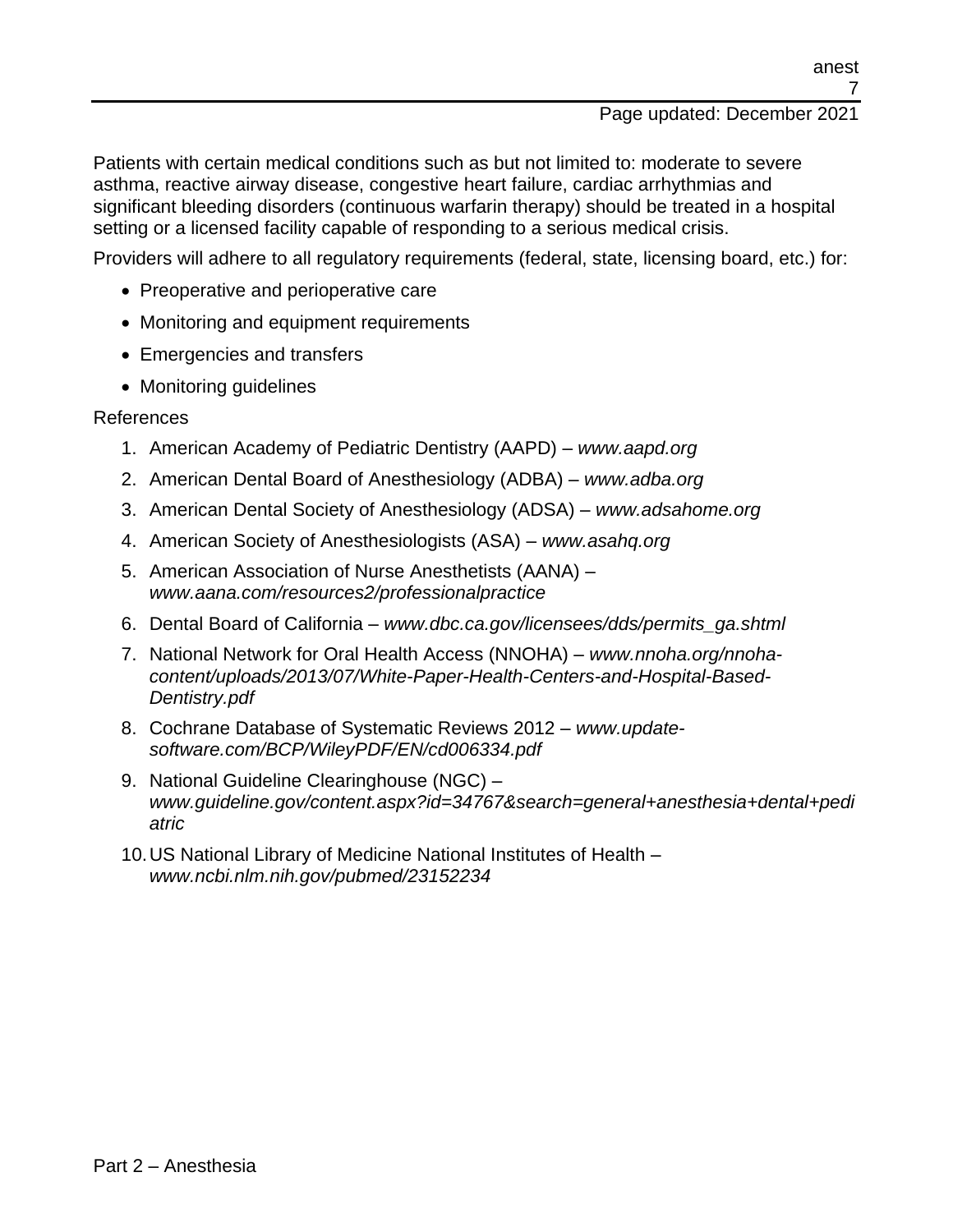# **Mobile Dental Anesthesia Services**

Physician anesthesiologists provide general anesthesia as defined in the CPT procedure manual. Mobile dental anesthesia services are provided by an anesthesiologist in an office with the anesthesiologist supplying the necessary equipment and supplies in order to create an environment equivalent to an outpatient or hospital environment. A current General Anesthesia Permit from the Dental Board of California (DBC) is required to provide this service. The *Application for a General Anesthesia Permit* (Form GA-1) is available on the DBC website.

The anesthesiologist's time should be billed with the appropriate anesthesia CPT procedure code in range 00100 through 01999. Medi-Cal guidelines for anesthesia services and billing must be followed. Only anesthesia services which are appropriate and safe for the clinic/office environment may be delivered at that site.

The following are services and supplies that may be reimbursed for mobile dental anesthesia:

### **Telephone Call(s) for Pre-operative Evaluation of Patient and/or Follow-up Phone Call**

This category includes telephone call(s) to parents and some situation phone call(s) to the recipient's pediatrician and/or specialist to review medical history and obtain medical clearance.

| <b>CPT Code</b> | <b>Description</b>                                                                                                                                                                                 |
|-----------------|----------------------------------------------------------------------------------------------------------------------------------------------------------------------------------------------------|
| 99358           | Prolonged evaluation and management service before and/or after direct                                                                                                                             |
|                 | (face-to-face) patient care; first hour                                                                                                                                                            |
| 99359           | «Prolonged evaluation and management service before and/or after direct<br>(face-to-face) patient care; each additional 30 minutes (list separately in<br>addition to code for prolonged service)" |

**Table of Codes for Pre-operative Patient Evaluation/Follow-Up Phone Calls**

## **Portable Equipment Assembly/Disassembly**

This service is billed with CPT code 99199 (unlisted special services, procedure or report) and with the following requirements:

- Physician must document start, stop and total time
- Reimbursement for this service is restricted to once per site per day
- Records certifying equipment testing and calibration by qualified personnel according to manufacturer's guidelines must be available upon request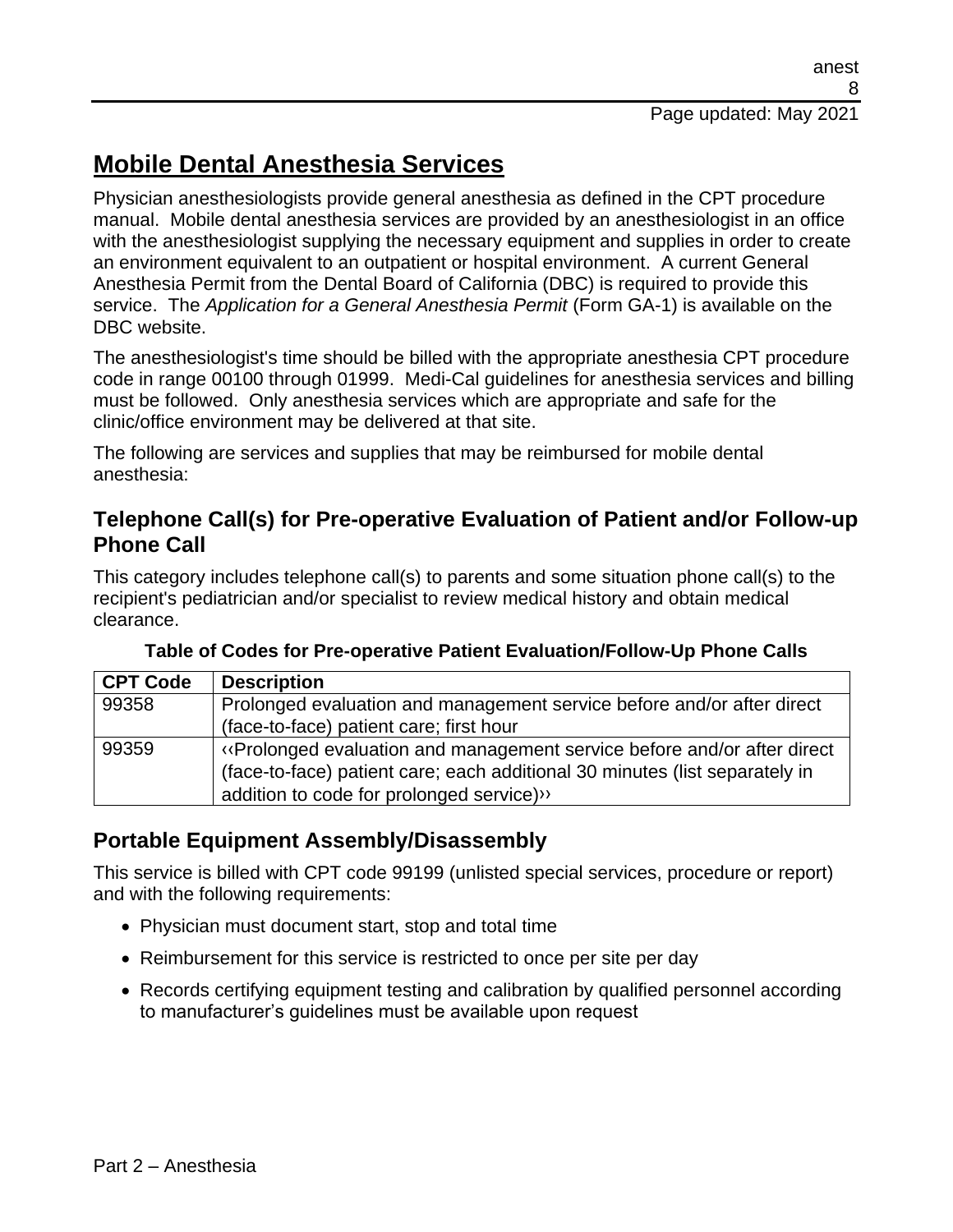## **Supplies**

Dental anesthesia generally bills using surgical CPT code 41899 (unlisted procedure, dentoalveolar structures). Supplies are billed with modifier UA/UB along with the appropriate surgical procedure code.

| <b>Modifier</b> | <b>Definition</b>                                                                                                                                                                                                                                   |
|-----------------|-----------------------------------------------------------------------------------------------------------------------------------------------------------------------------------------------------------------------------------------------------|
| <b>UA</b>       | Medicaid level of care 10, as defined by each state. Used for surgical or<br>non-general anesthesia related supplies and drugs, including surgical trays<br>and plaster casting supplies provided in conjunction with a surgical<br>procedure code. |
| UB              | Medicaid level of care 11, as defined by each state. Used for surgical or<br>general anesthesia related supplies and drugs, including surgical trays and<br>plaster casting supplies, provided in conjunction with a surgical procedure<br>code.    |

#### [‹‹](#page-27-0)**Modifiers for CPT Code 41899**[››](#page-27-1)

**Note:** Syringes and needles are included in the reimbursement rate for all injectable drugs and are not separately reimbursable.

### **Drugs**

Drugs will be reimbursed by billing with the appropriate procedure code. Drugs without an acceptable procedure code can be billed with HCPCS code J3490 (unclassified drugs). Drugs that do not have a price on file must have an invoice attached to the claim. All drugs must be labeled with legible expiration dates and disposed of properly when indicated. All drugs must be stored and transported appropriately.

### **Post-Operative Care**

When provided by the anesthesiologist, these services are to be billed with CPT code 99199 (unlisted special services, procedure or report). Post-operative services are comparable to post-anesthesia care unit (PACU) services and include, but are not limited to, continuous pulse oximetry monitoring in the recovery area and monitoring of vital signs until ready to leave the office. Post-operative care services must all be documented on a PACU record, with admission, discharge and total time of service. A copy of the record must be attached to the claim form.

### **Non-Covered Services**

This category includes, but is not limited to, transportation expenses, equipment maintenance and depreciation, and costs for assistants.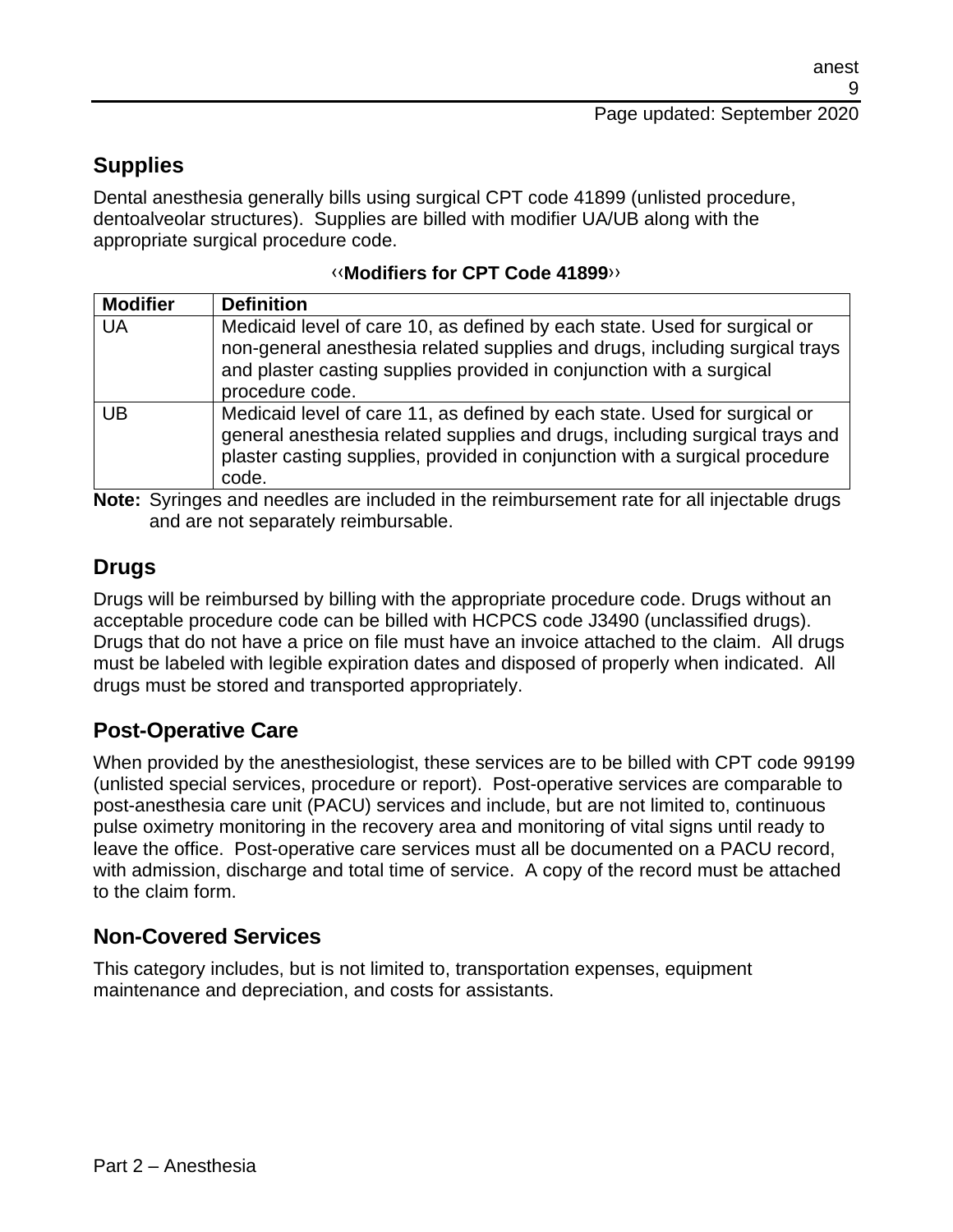# **Billing Multiple Anesthesia Modifiers**

When two or more modifiers are necessary to identify the anesthesia services, use modifier 99 with the appropriate five-digit CPT anesthesia code and explain the applicable modifiers in the *Remarks* field (Box 80)/*Additional Claim Information* field (Box 19) of the claim or as an attachment. For an example, refer to the *Anesthesia Billing Examples* section of this manual.

## **Surgical and Obstetrical Anesthesia**

Operating surgeons and obstetricians providing their own regional anesthesia (for example, caudal or epidural) must bill the anesthesia on a separate claim line from the surgical services. Bill using the five-digit CPT surgery code with modifier 47. Reimbursement for the service will be the basic unit value for anesthesia for the procedure without the added value of the duration of the anesthesia.

Local infiltration, uterine paracervical or pudendal block, digital block or topical anesthesia administered by the operating surgeon or obstetrician are included in the reimbursement for the surgical or obstetrical procedure itself and are not separately reimbursable.

## **Elective Sterilization**

Anesthesiologists billing for the anesthesia time associated with an elective sterilization procedure must bill with either CPT code 00851 or 00921. See the *Sterilization* section in the appropriate Part 2 manual for sterilization *Consent Form* (PM 330) requirements.

## **Tubal Ligations: Vaginal Delivery**

A postpartum tubal ligation performed in connection with a vaginal delivery is considered a separate procedure. The anesthesia for the tubal ligation must be billed with CPT code 00851 (anesthesia for intraperitoneal procedures in lower abdomen including laparoscopy; tubal ligation/transection).

## **Tubal Ligations: Cesarean Delivery**

Anesthesiologist time billed for a tubal ligation performed during a cesarean section should include the tubal ligation anesthesia by adding one (1) additional anesthesia time unit to the anesthesia time units for the cesarean section procedure (CPT code 01961 or 01968). For an example, refer to the *Anesthesia Billing Examples* section of this manual.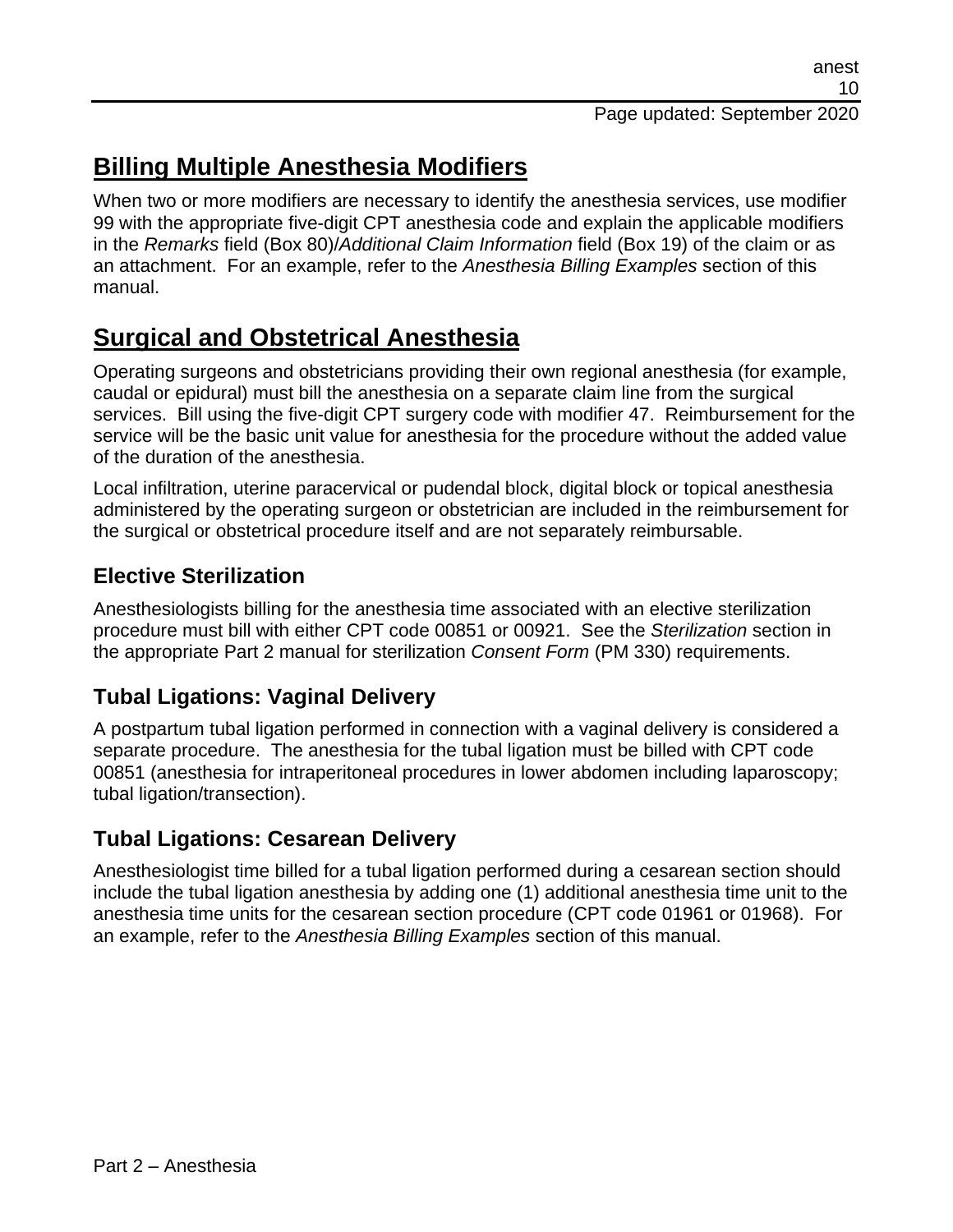### **Hysterectomy**

Anesthesiologists billing for the anesthesia time associated with a hysterectomy must provide a copy of the hysterectomy consent form, regardless of the CPT procedure code billed. Codes that always require a hysterectomy consent form are 00846, 00848, 00944, 01962, 01963 and 01969. See the *Hysterectomy* section in the appropriate Part 2 manual for hysterectomy consent form requirements.

## **Procedures Billed Only for Diagnostic and Therapeutic Services**

CPT procedure codes 62267 through 62273, 62280 through 62287, 62290 through 62297, 62320 through 62327, 64400 through 64439 and 64444 through 64530 are used only for billing injection, drainage or aspiration procedures for diagnostic or therapeutic services. Anesthesiologists performing these diagnostic and therapeutic services are acting as the primary surgeon and should bill these CPT codes with modifier AG. These codes should not be billed with an anesthesia modifier.

A Certified Registered Nurse Anesthetist (CRNA) performing these services with direct supervision of a physician acting as the primary surgeon should bill these CPT codes with modifier QX.

A CRNA performing these services without direct supervision of a physician should bill these CPT codes with modifier QZ.

## **Normal, Uncomplicated Anesthesia Modifiers**

All anesthesia claims require a modifier. Failure to use the applicable modifier will result in the claim being returned to the provider for correction.

Modifier P1 must be billed with the appropriate five-digit CPT anesthesia code to identify a normal, uncomplicated anesthesia provided by a physician.

## **Certified Registered Nurse Anesthetist (CRNA)**

Refer to "Anesthesia Supervision" on a following page in this section for information about billing for Certified Registered Nurse Anesthetist (CRNA) services.

## **Multiple Modifiers**

If more than one modifier is necessary, bill with modifier 99 (multiple modifiers) and list the appropriate modifiers in the *Remarks* field (Box 80)*/Additional Claim Information* field (Box 19) of the claim.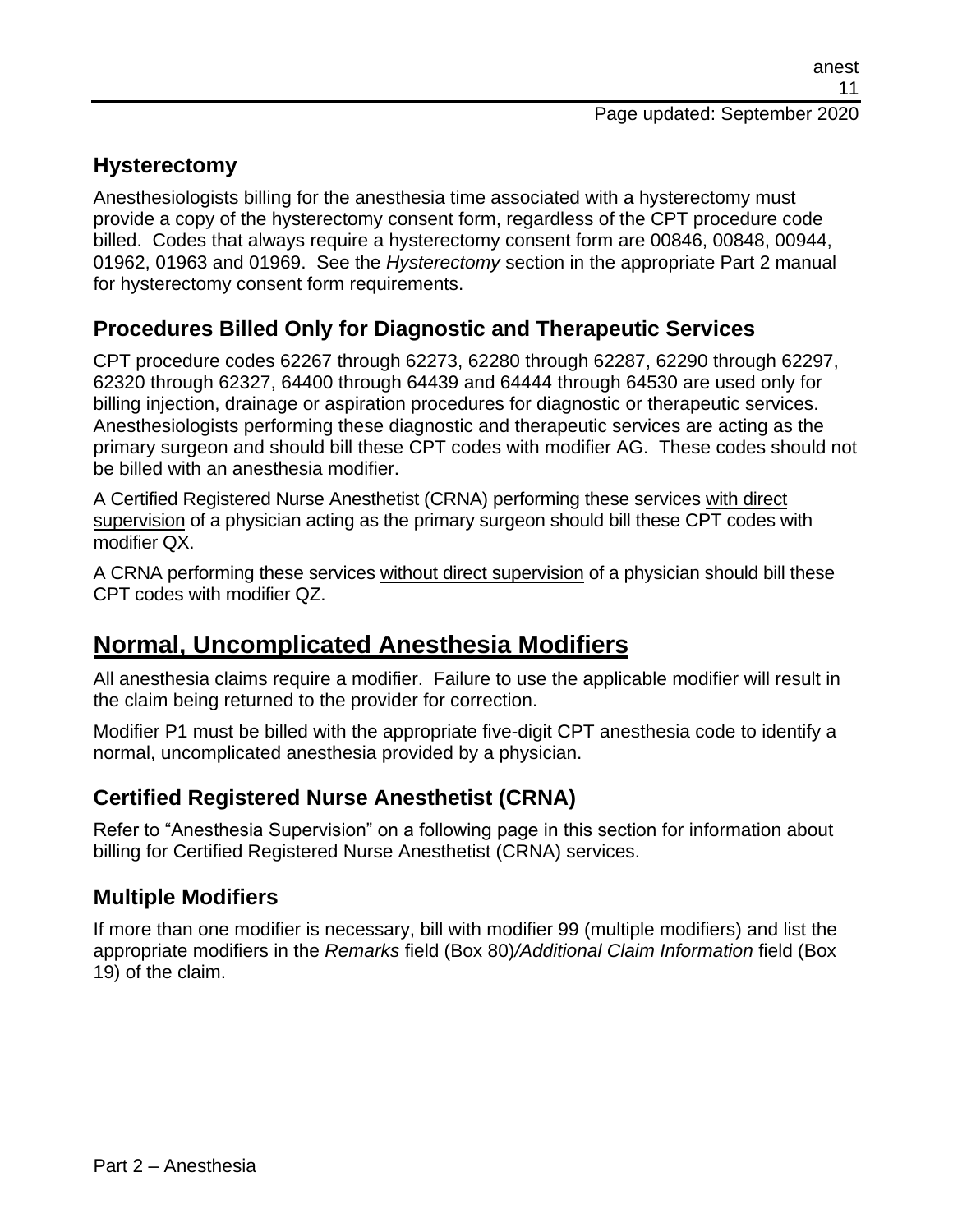# **Prone Position for Surgical Field Avoidance Modifier**

Modifier 22 (increased procedural services) should be used only for anesthesia procedures with base units of three or less. These techniques are included in the anesthesia base units for codes with a base value greater than three.

## **Services Included in Basic Rate**

Medi-Cal does not separately reimburse anesthesiologists for equipment necessary to render anesthesia or the interpretation of laboratory findings (such as blood gases or ECG) normally used by them in administering anesthesia. Reimbursement for these services is included in the reimbursement for the basic rate.

The complete evaluation routinely performed prior to the administration of anesthesia also is included in the basic rate. When billing consultation services (CPT codes 99241 through 99275) and anesthesia services for the same recipient, by the same provider, for the same date of service, providers must state that the service was an actual consultation and not the complete pre-anesthesia evaluation in the *Remarks* field (Box 80)/*Additional Claim Information* (Box 19) of the claim or as an attachment.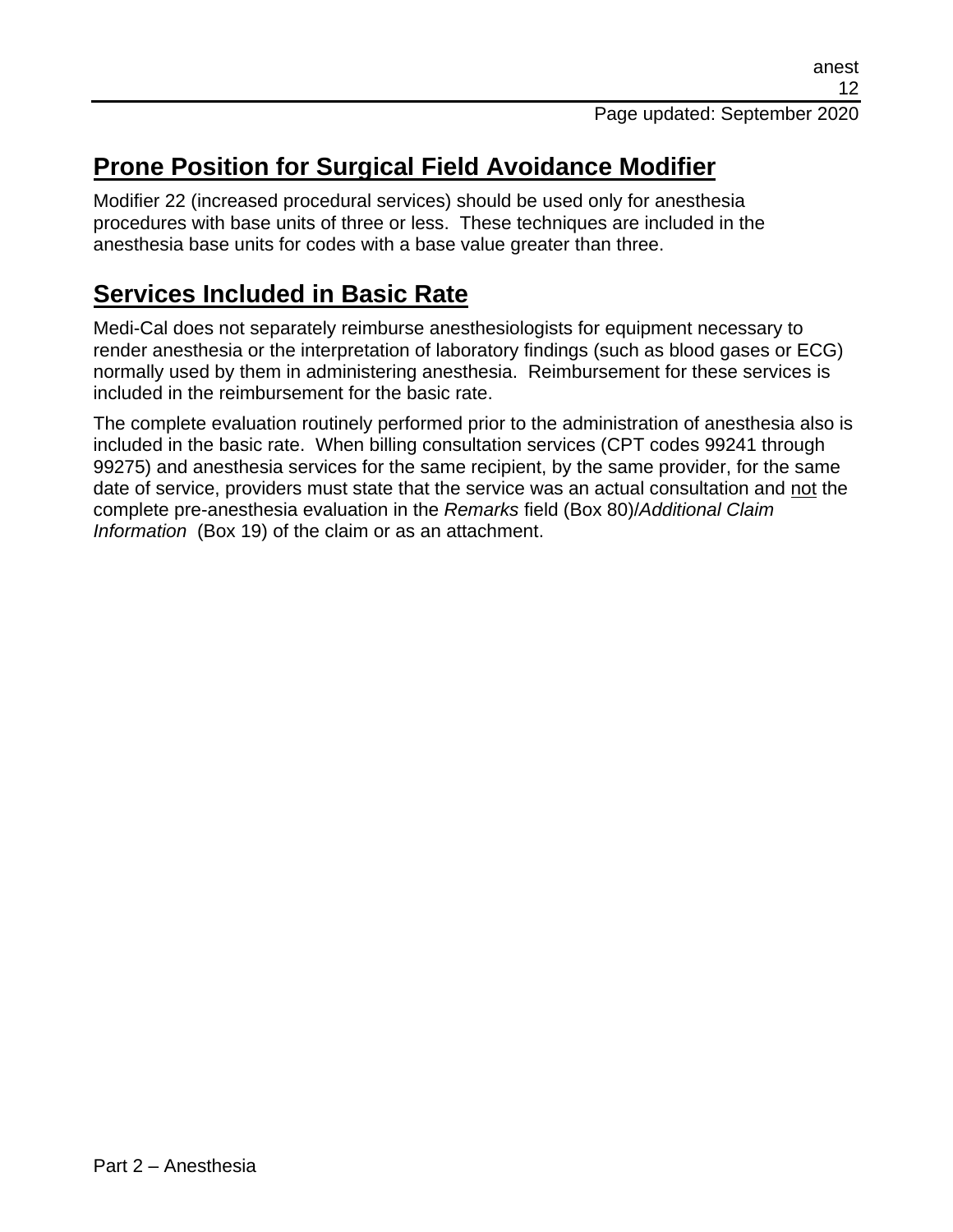# **Separately Reimbursable Anesthesia Services**

Medi-Cal separately reimburses for the following anesthesia services.

#### **Codes for Separately Reimbursable Anesthesia Services**

| <b>CPT Code</b> | <b>Description</b>                                                                                                                                |
|-----------------|---------------------------------------------------------------------------------------------------------------------------------------------------|
| 36555           | Insertion of non-tunneled centrally inserted central venous catheter; under 5                                                                     |
|                 | years of age                                                                                                                                      |
| 36556           | «Insertion of non-tunneled centrally inserted central venous catheter; age 5                                                                      |
|                 | years or older»                                                                                                                                   |
| 36568           | Insertion of peripherally inserted central venous catheter (PICC), without                                                                        |
|                 | subcutaneous port or pump; without imaging guidance; younger than 5                                                                               |
|                 | years of age                                                                                                                                      |
| 36569           | «Insertion of peripherally inserted central venous catheter (PICC), without                                                                       |
|                 | subcutaneous port or pump; without imaging guidance; age 5 years or                                                                               |
|                 | older»                                                                                                                                            |
| 36580           | Replacement, complete, of a non-tunneled centrally inserted central venous                                                                        |
|                 | catheter, without subcutaneous port or pump, through same venous access                                                                           |
| 36584           | Replacement, complete, of a peripherally inserted central venous catheter                                                                         |
|                 | (PICC), without subcutaneous port or pump, through same venous access,<br>including all imaging guidance, image documentation, and all associated |
|                 | radiological supervision and interpretation required to perform the                                                                               |
|                 | replacement                                                                                                                                       |
| 36620           | Arterial catheterization or cannulation for sampling, monitoring or                                                                               |
|                 | transfusion (separate procedure); percutaneous                                                                                                    |
| 62324*          | Injection(s), including indwelling catheter placement, continuous infusion or                                                                     |
|                 | intermittent bolus, of diagnostic or therapeutic substance(s), not including                                                                      |
|                 | neurolytic substances, interlaminar epidural or subarachnoid, cervical or                                                                         |
|                 | thoracic; without imaging guidance                                                                                                                |
| 62325*          | «Injection(s), including indwelling catheter placement, continuous infusion                                                                       |
|                 | or intermittent bolus, of diagnostic or therapeutic substance(s), not including                                                                   |
|                 | neurolytic substances, interlaminar epidural or subarachnoid, cervical or                                                                         |
|                 | thoracic; with imaging guidance»                                                                                                                  |
| 62326*          | Injection(s), including indwelling catheter placement, continuous infusion or                                                                     |
|                 | intermittent bolus, of diagnostic or therapeutic substance(s), not including                                                                      |
|                 | neurolytic substances, interlaminar epidural or subarachnoid, lumbar or                                                                           |
|                 | sacral (caudal); without imaging guidance                                                                                                         |
| 62327*          | «Injection(s), including indwelling catheter placement, continuous infusion                                                                       |
|                 | or intermittent bolus, of diagnostic or therapeutic substance(s), not including                                                                   |
|                 | neurolytic substances, interlaminar epidural or subarachnoid, lumbar or                                                                           |
|                 | sacral (caudal); with imaging guidance»                                                                                                           |
| 93503           | Insertion and placement of flow directed catheter (for example, Swan-Ganz)                                                                        |
|                 | for monitoring purposes                                                                                                                           |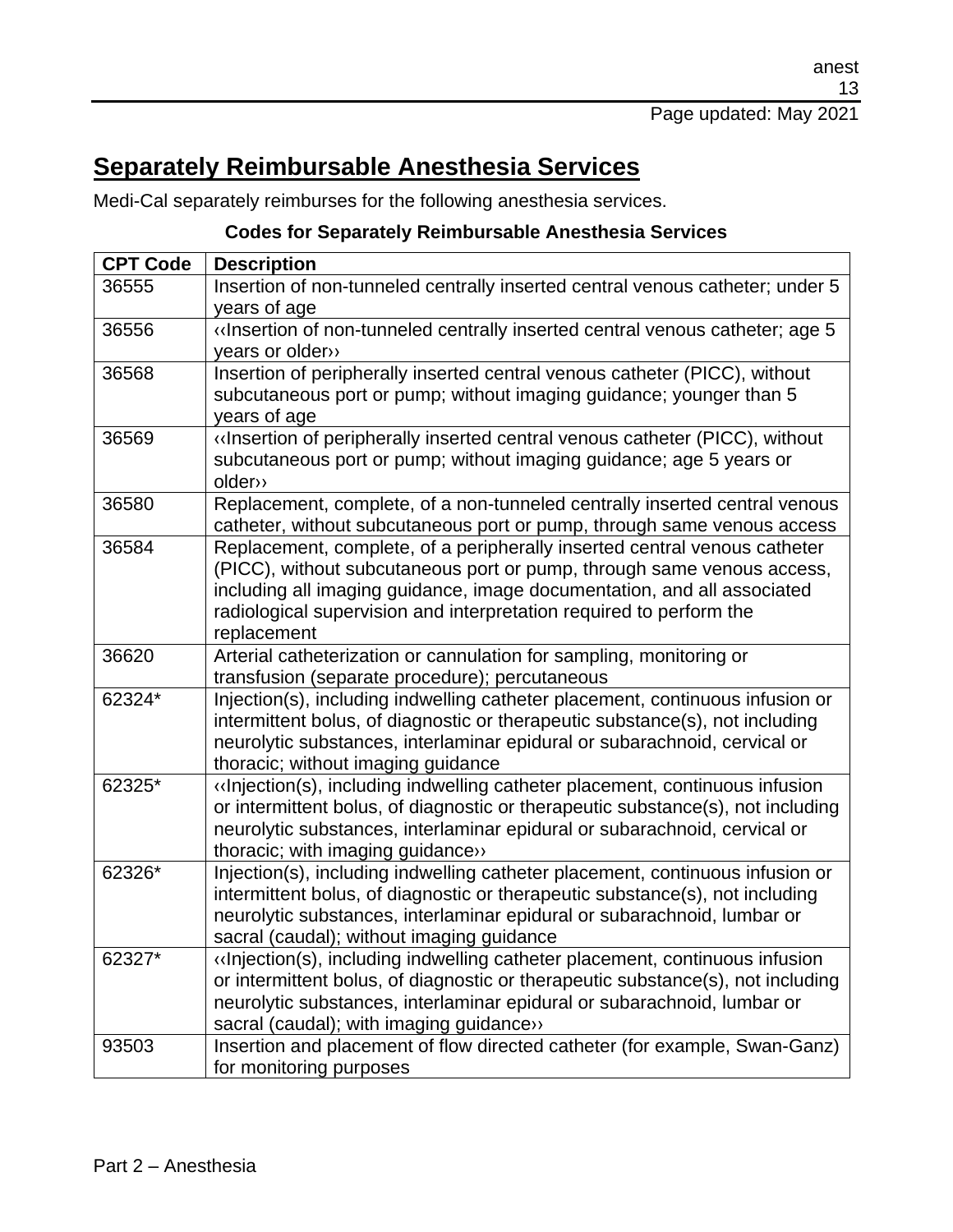## **Anesthesiologist Present but not Administering Anesthesia**

CPT procedure codes indicating consultation (99241 through 99275) or detention time (99360) may be used, depending on the service rendered. For example, an anesthesiologist might be required to attend a computed tomography (CT) scan on a child in the event that anesthesia may be necessary.

If anesthesia is not needed, and therefore the anesthesiologist cannot bill for any other service during this time, detention time may be properly billed. The reason for detention or the nature of the consultation must be entered in the *Remarks* field (Box 80)/*Additional Claim Information* field (Box 19) of the claim or on an attachment.

## **General Anesthesia Services Guidelines: Medical Necessity**

General anesthesia services for procedures not ordinarily requiring anesthesia, or usually requiring only local infiltration, digital block or topical anesthesia, may be billed if medically necessary using the appropriate anesthesia modifiers.

## **Medical, Radiological, Surgical and Pathological Procedures**

Documentation of the medical necessity is required in the *Remarks* field (Box 80)/*Additional Claim Information* field (Box 19) of the claim.

## **Pelvic Examination Under Anesthesia**

Pelvic examination under anesthesia is by definition an independent procedure. However, when it is carried out as an integral part of a total service, it does not warrant a separate charge.

Therefore, a pelvic examination under anesthesia performed in conjunction with an induced abortion is not separately reimbursable under any circumstances. All claims submitted for a pelvic examination performed under anesthesia in combination with an induced abortion for the same patient on the same date of service will be denied.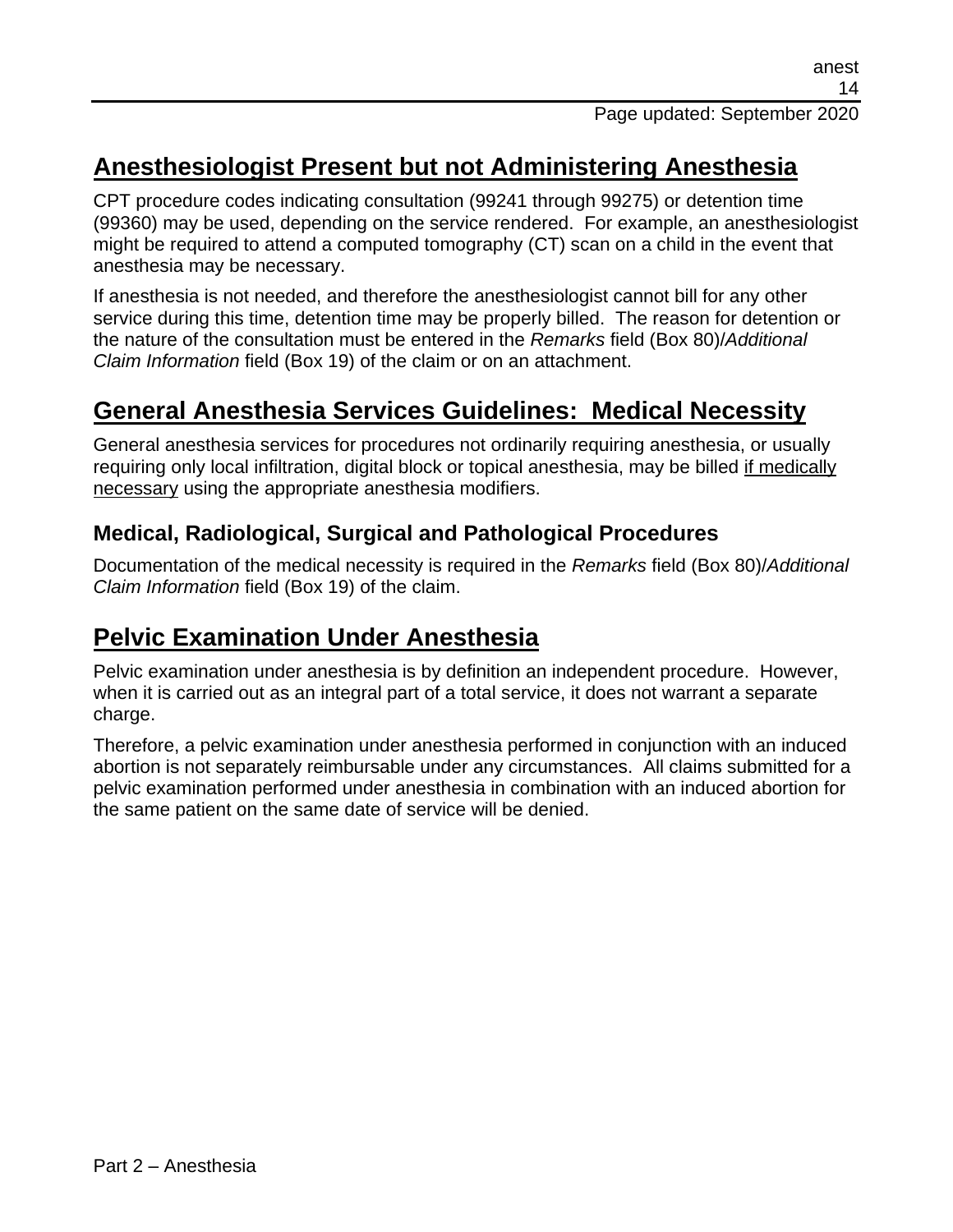# **Epidural Opioid Administration**

The intermittent or continuous administration of epidural opioids to treat severe chronic intractable pain of malignant or non-malignant origin is a Medi-Cal benefit, subject to prior authorization. An implantable infusion pump may be reimbursed when used to administer opioid drugs intrathecally or epidurally in patients with severe chronic intractable pain when the following criteria are met:

- Documentation that parenteral and/or oral administration of analgesia has been unsatisfactory in continuing to provide adequate analgesia for the patient
- Documentation that the patient's history indicates the patient did not respond to noninvasive methods of pain control such as attempts to eliminate the etiology of the pain and/or behavioral approaches to pain management
- A preliminary trial of intraspinal opioid administration should be first undertaken with a temporary intrathecal or epidural catheter to substantiate adequately acceptable pain relief and tolerable degree of side effects. This trial procedure may be performed during the same time period as the hospitalization for the implantation of the permanent catheter and reservoir/pump

The test injection of opioid medication (usually morphine) may be billed using one of the following CPT codes:

| <b>CPT Code</b> | <b>Description</b>                                                                                                                                                                                                                                                                     |
|-----------------|----------------------------------------------------------------------------------------------------------------------------------------------------------------------------------------------------------------------------------------------------------------------------------------|
| 62324           | Injection(s), including indwelling catheter placement, continuous infusion or<br>intermittent bolus, of diagnostic or therapeutic substance(s), not including<br>neurolytic substances, interlaminar epidural or subarachnoid, cervical or<br>thoracic; without imaging guidance.      |
| 62325           | «Injection(s), including indwelling catheter placement, continuous infusion<br>or intermittent bolus, of diagnostic or therapeutic substance(s), not<br>including neurolytic substances, interlaminar epidural or subarachnoid,<br>cervical or thoracic; with imaging guidance>>       |
| 62326           | Injection(s), including indwelling catheter placement, continuous infusion or<br>intermittent bolus, of diagnostic or therapeutic substance(s), not including<br>neurolytic substances, interlaminar epidural or subarachnoid, lumbar or<br>sacral (caudal); without imaging guidance. |
| 62327           | «Injection(s), including indwelling catheter placement, continuous infusion<br>or intermittent bolus, of diagnostic or therapeutic substance(s), not<br>including neurolytic substances, interlaminar epidural or subarachnoid,<br>lumbar or sacral (caudal); with imaging guidance>>  |

#### **CPT Codes for Test Injection of Opioid Medication**

[‹‹](#page-27-0)**Note:** Reimbursable only if the *Remarks* field (Box 80)/*Additional Claim Information* field (Box 19) of the claim, or a claim attachment, includes a statement that the epidural line was not used during the surgical procedure, but placed for post-operative management[.››](#page-27-1)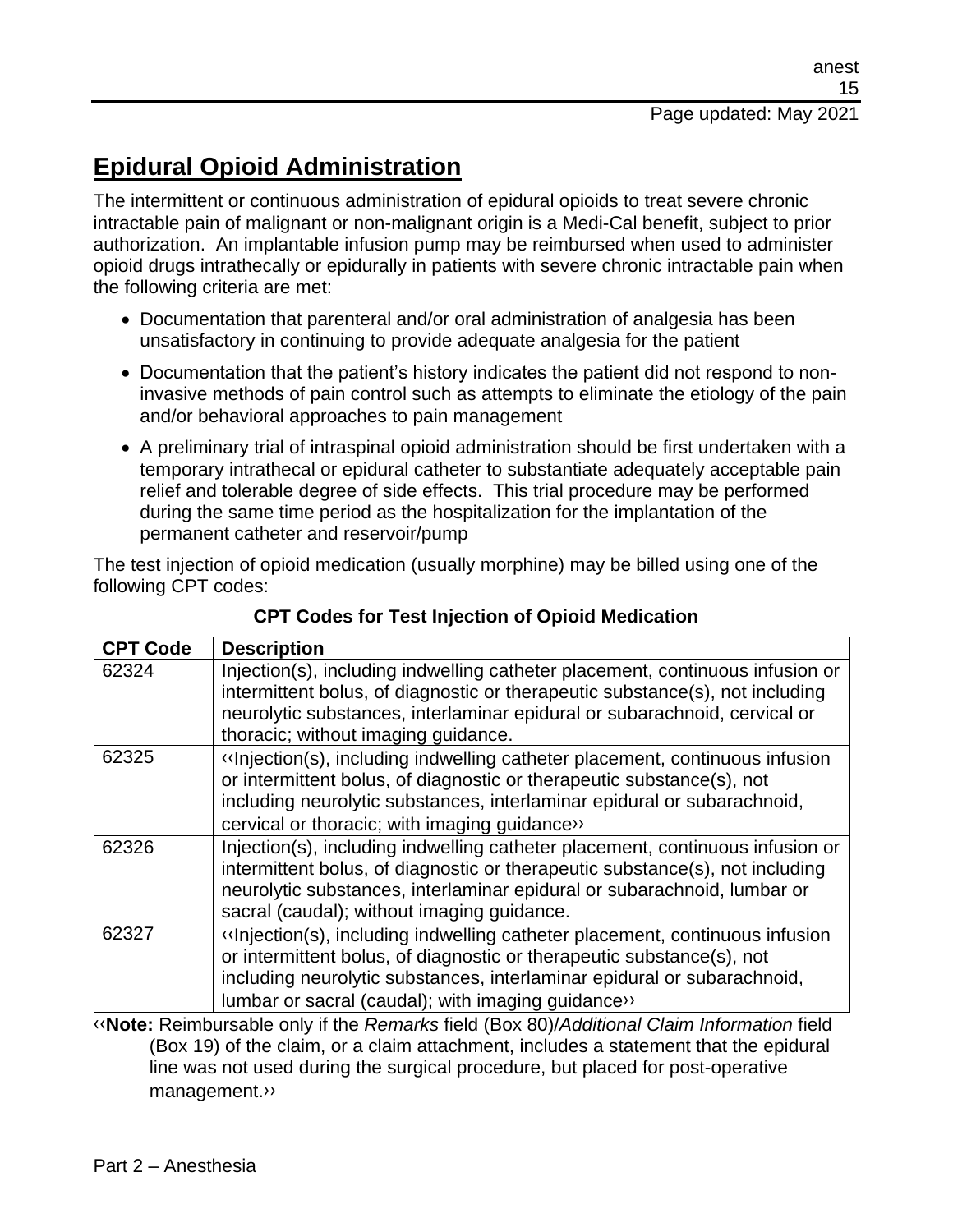## **Hospitalization**

Authorization is required for hospitalization for the implantable pump procedure. Catheter implantation, pump/reservoir implantation, removal of pump/reservoir, and electronic analysis of the programmable, implanted pump may be reimbursable with the following codes and appropriate modifiers.

### **Catheter Implantation**

| <b>CPT Code</b> | <b>Description</b>                                                                                                                                                                                                   |
|-----------------|----------------------------------------------------------------------------------------------------------------------------------------------------------------------------------------------------------------------|
| 62350           | Implantation, revision or repositioning of tunneled intrathecal or epidural<br>catheter, for long-term medication administration via an external pump or<br>implantable reservoir/infusion pump; without laminectomy |
| 62351           | «Implantation, revision or repositioning of tunneled intrathecal or epidural<br>catheter, for long-term medication administration via an external pump or<br>implantable reservoir/infusion pump; with laminectomy>> |
| 62355           | Removal of previously implanted intrathecal or epidural catheter                                                                                                                                                     |

#### **Table of CPT Codes for Catheter Implantation**

### **Reservoir/Pump Implantation**

#### **Table of CPT Codes for Reservoir/Pump Implantation**

| <b>CPT Code</b> | <b>Description</b>                                                     |
|-----------------|------------------------------------------------------------------------|
| 62360           | Implantation or replacement of device for intrathecal or epidural drug |
|                 | infusion; subcutaneous reservoir                                       |
| 62362           | Implantation or replacement of device for intrathecal or epidural drug |
|                 | infusion; programmable pump, including preparation of pump, with or    |
|                 | without programming                                                    |

### **Removal of Reservoir of Pump**

#### **Table of CPT Codes for Removal of Reservoir of Pump**

| <b>CPT Code</b> | Description                                                         |
|-----------------|---------------------------------------------------------------------|
| 62365           | Removal of subcutaneous reservoir or pump, previously implanted for |
|                 | intrathecal or epidural infusion.                                   |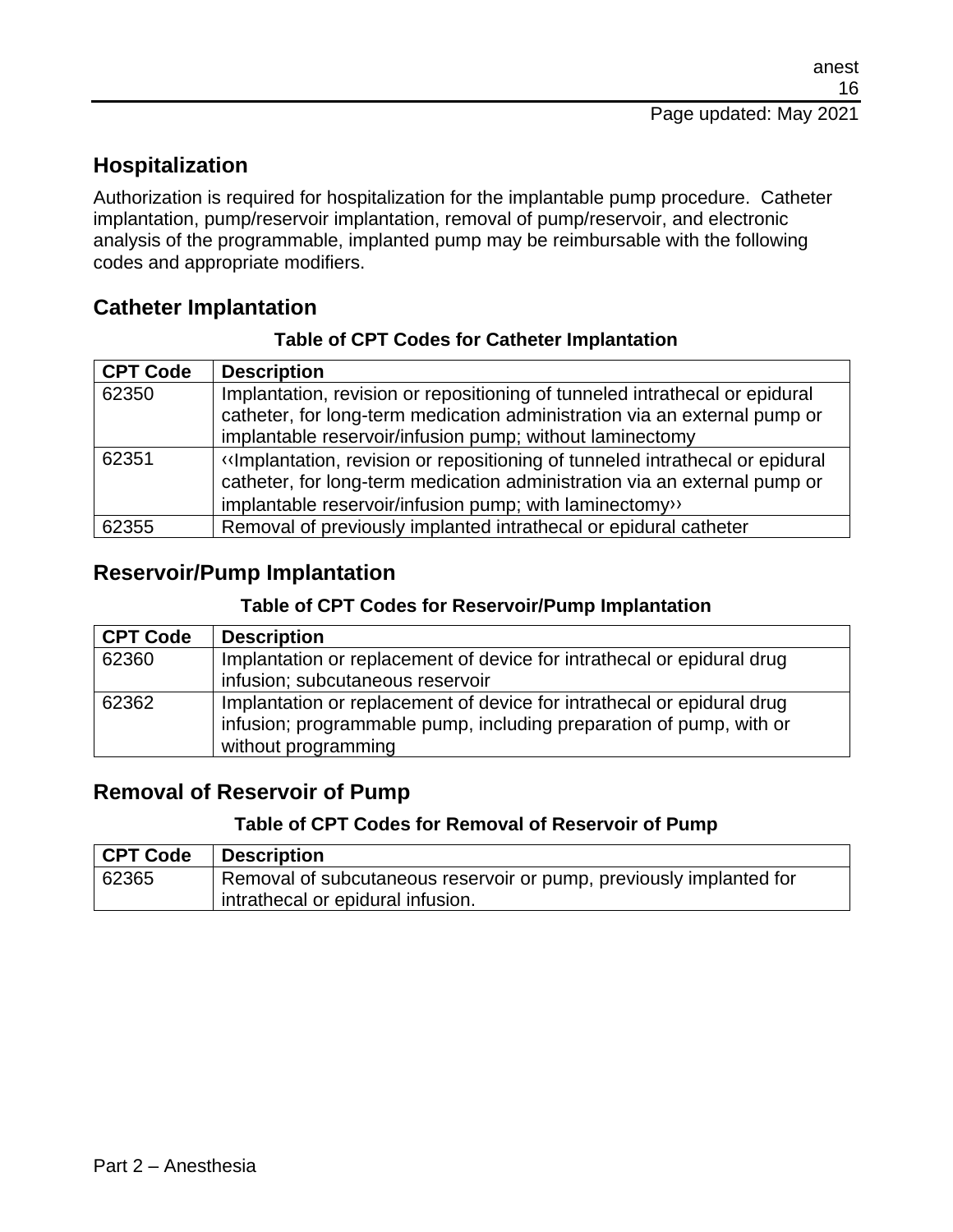### **Electronic Analysis of Pump**

#### **Table of CPT Codes for Electronic Analysis of Pump**

| <b>CPT Code</b> | <b>Description</b>                                                                                                                                                                                           |
|-----------------|--------------------------------------------------------------------------------------------------------------------------------------------------------------------------------------------------------------|
| 62367           | Electronic analysis of programmable, implanted pump for intrathecal or<br>epidural drug infusion (includes evaluation of reservoir status, alarm<br>status, drug prescription status); without reprogramming |
| 62368           | Electronic analysis of programmable, implanted pump for intrathecal or<br>epidural drug infusion (includes evaluation of reservoir status, alarm<br>status, drug prescription status); with reprogramming    |

Infusion pumps are used for the controlled administration of opioids in pain management. Pumps may be worn externally by the patient or may be implanted subcutaneously. Both types of infusion pump may be attached to an implantable epidural or intrathecal catheter for administration of analgesia. External pumps may be used in some patients, especially if the expected duration of use is short. External infusion pumps may be reimbursable when billed with the following HCPCS codes.

### **External Infusion Pumps**

#### **Table of CPT Codes for External Infusion Pumps**

| <b>«HCPCS</b> | <b>Description</b>                                                                  |
|---------------|-------------------------------------------------------------------------------------|
| Code>>        |                                                                                     |
| E0779         | Ambulatory infusion pump, mechanical, reusable, for infusion 8 hours or<br>greater. |
|               | Note: Code E0779 will require authorization if the billed amount exceeds<br>\$100.  |
| E0780         | Ambulatory infusion pump, mechanical, reusable, for infusion less than 8<br>hours   |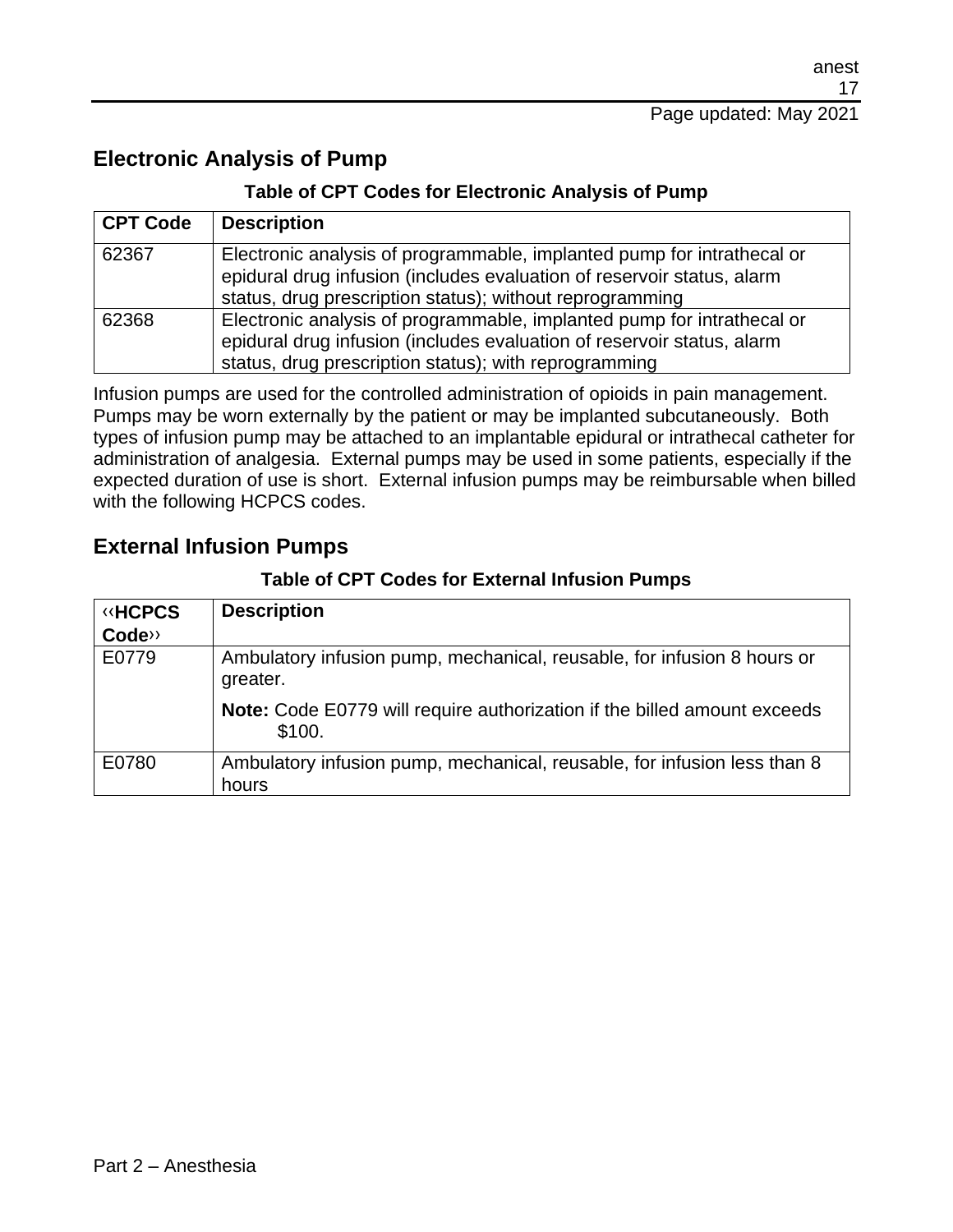Authorization is required for the implanted infusion pump or reservoir, billed with the following HCPCS codes. The hospital must have an exclusion to its Medi-Cal contract to permit separate billing using the outpatient claim format for the programmable, implanted pump.

| HCPCS<br>Code | <b>Description</b>                                                                                                                     |
|---------------|----------------------------------------------------------------------------------------------------------------------------------------|
| E0781         | Ambulatory infusion pump, single or multiple channels, electric or battery<br>operated, with administrative equipment, worn by patient |
| E0783         | Infusion pump system, implantable, programmable (includes components,<br>for example, pump catheter, connectors, etc.)                 |

[‹‹](#page-27-0)**Table of CPT Codes for External Infusion Pumps (Continued)**[››](#page-27-1)

The intraspinal replacement catheter used with the implantable pumps is billed with code E0785 (implantable intraspinal [epidural/intrathecal] catheter used with implantable infusion pump, replacement).

Daily inpatient hospital management of epidural or subarachnoid continuous drug administration should be billed with CPT code 01996. Outpatient refilling and maintenance of the programmable, implanted pump is billed with CPT codes 95990 and 95991. Electronic analysis of the programmable implanted pump for intrathecal or epidural drug infusion without reprogramming is billed with CPT code 62367. If the pump is also reprogrammed, providers should use CPT code 62368.

Outpatient refilling and maintenance of the external infusion pump is billed with CPT code 96521 (refilling and maintenance of portable pump). Refilling and maintenance of older nonprogrammable implanted pumps may be billed with CPT code 96522 (refilling and maintenance of implantable pump or reservoir). Authorization is not required for these codes. The refilling and maintenance will occur monthly to quarterly, depending on individual patient needs.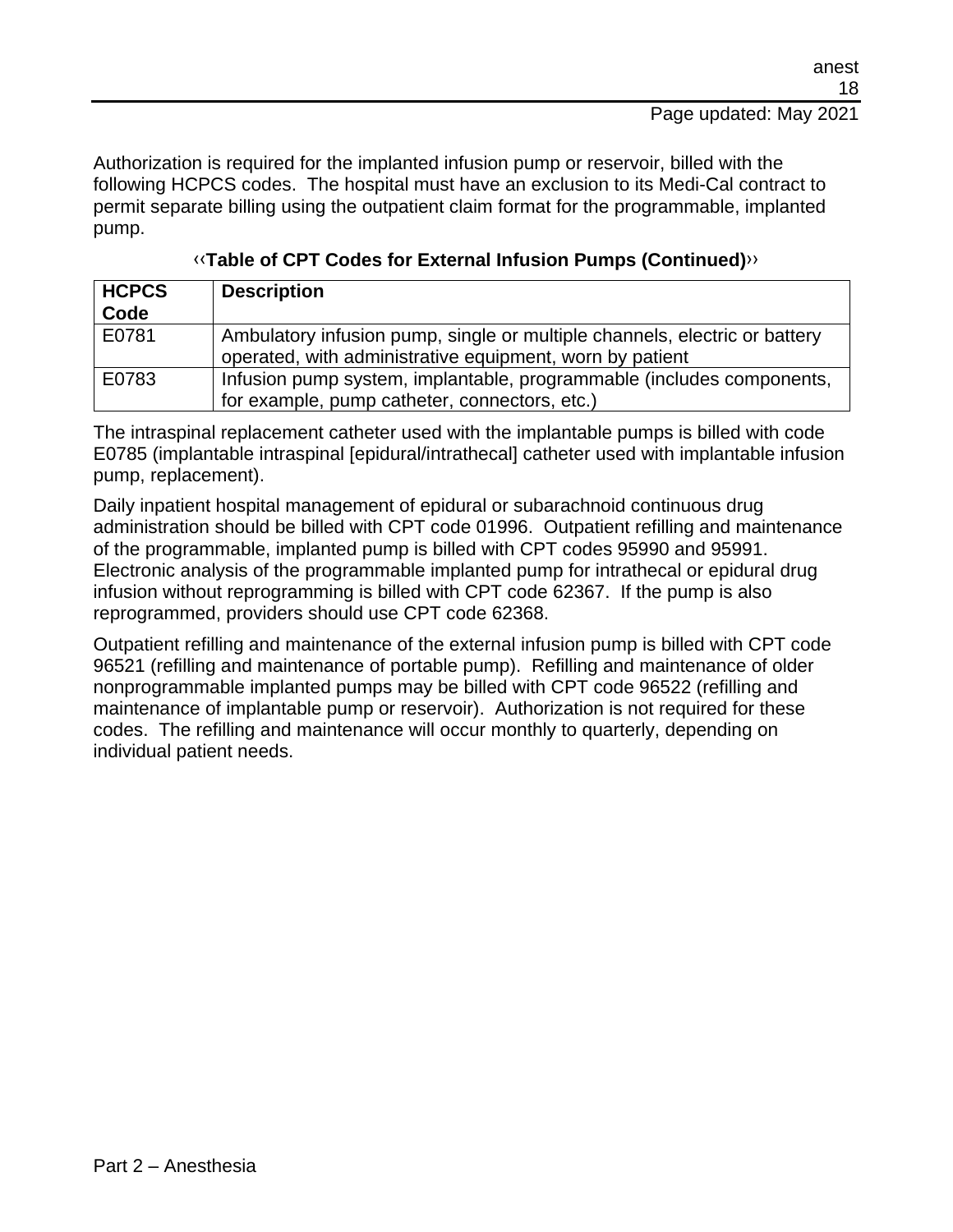## **Supplies and Drugs Modifiers**

Medi-Cal providers must bill with the following modifiers for supplies and drugs used in performing surgical procedures (CPT codes 10000 through 69999):

#### [‹‹](#page-27-0)**Table of Modifiers for Codes 10000 through 69999**[››](#page-27-1)

| <b>Modifier</b> | <b>Definition</b>                                                                                                                                                                                                                                   |
|-----------------|-----------------------------------------------------------------------------------------------------------------------------------------------------------------------------------------------------------------------------------------------------|
| UA              | Medicaid level of care 10, as defined by each state. Used for surgical or<br>non-general anesthesia related supplies and drugs, including surgical trays<br>and plaster casting supplies provided in conjunction with a surgical<br>procedure code. |
| UB              | Medicaid level of care 11, as defined by each state. Used for surgical or<br>general anesthesia related supplies and drugs, including surgical trays and<br>plaster casting supplies, provided in conjunction with a surgical procedure<br>code.    |

**Note:** Procedure code-supply modifier combination replaces the use of CPT code 99070 for billing supplies related to surgical procedures. If CPT code 99070 is used, the claim will be denied.

## **Billing Requirements**

Modifiers UA and UB are mutually exclusive; therefore, only one modifier is allowed for each surgical procedure. To prevent claim denial, select the appropriate modifier based on the preceding description.

### **Duplicate Billing**

Medi-Cal policy limits reimbursement of a surgical procedure with modifier UA or UB to one provider, for the same recipient and date of service. Second and subsequent claims billed for the same procedure with the same modifier UA or UB for the same date of service to the same recipient and submitted by the same or different provider(s) will be denied.

Modifiers UA or UB will not conflict with the use of other required modifiers. For example, modifier AG (primary surgeon) or 80 (assistant surgeon) may be used on separate lines with UA or UB on the same claim form.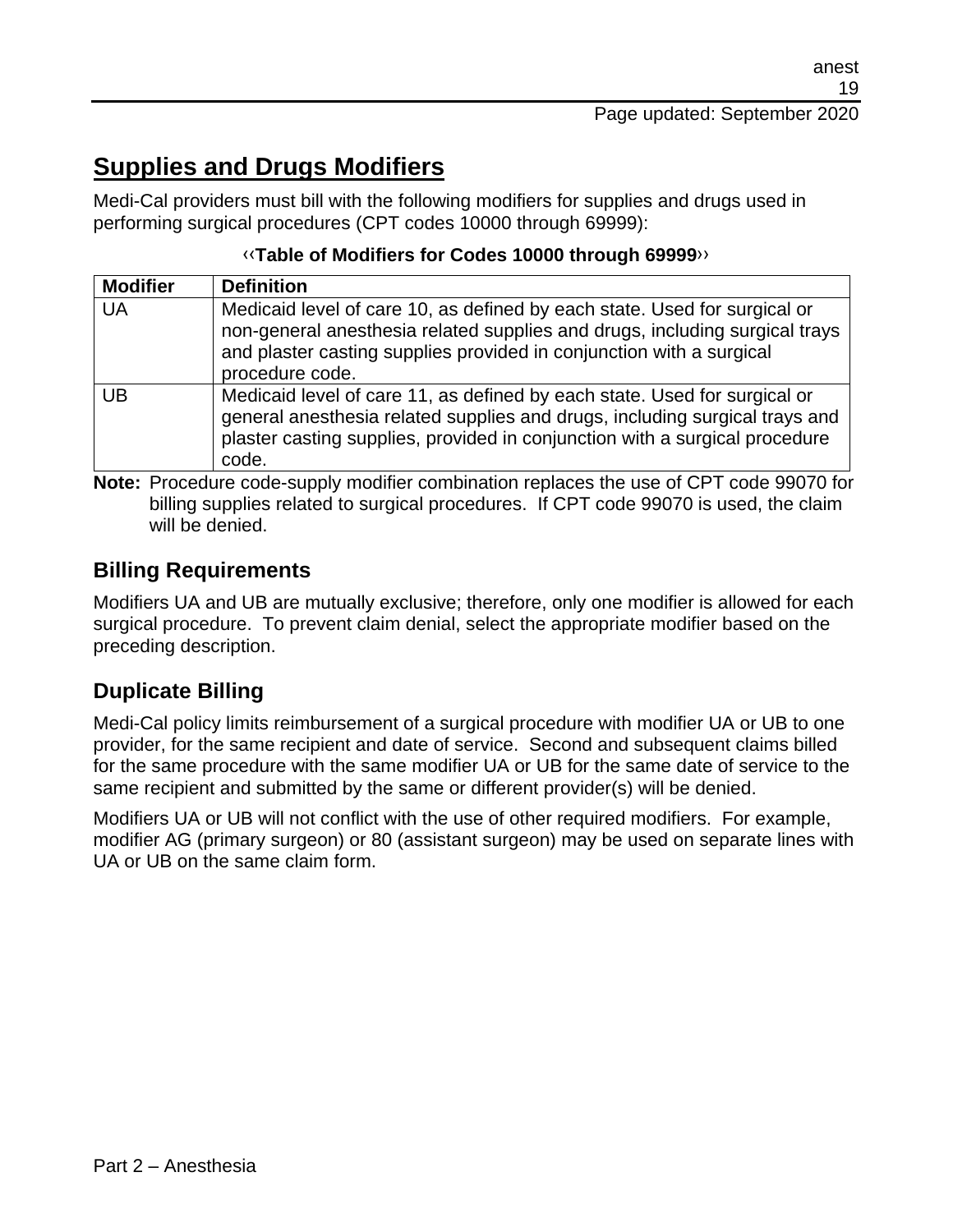## **Services Performed More Than Once on the Same Day**

A surgical procedure with modifier UA or UB performed more than once on the same day on the same recipient by the same or different provider(s) requires additional documentation indicating that the service was performed more than once on the same day. This information may be attached to the claim or entered in the *Remarks* field (Box 80)/*Additional Claim Information* field (Box 19) of the claim.

## **Anesthesia Injection Codes Not Separately Reimbursable**

Local or general anesthesia injections are not separately reimbursable if a claim was previously submitted with a surgical procedure and modifier UA or UB. If a local or general anesthetic is billed separately for the same recipient on the same date of service by the same or different provider, the claim will be reduced by the amount previously paid. For more information, refer to the *Supplies and Drugs* section of this manual.

## **Emergency Anesthesia Modifier: Healthy Patient**

Modifiers P1 and ET are billed together for anesthesia services during an emergency procedure on an otherwise healthy or medically stable and uncompromised patient. Examples of the appropriate use of modifiers P1 and ET are: an otherwise healthy adult patient who presents with acute appendicitis, a pediatric patient who presents with a torsion of the testis or a patient who requires a non-elective cesarean section. Modifier ET will add one unit to the anesthesia base unit value of any anesthesia service performed on a healthy patient in an emergency situation.

## **Anesthesia Risk/Emergency Modifiers**

An additional charge may be warranted in cases where patients present for anesthesia with certain complications and/or emergency conditions. Identify such cases by adding the appropriate modifier to the five-digit CPT anesthesia code and include documentation of the condition and the patient's American Society of Anesthesiology (ASA) Physical Status Class in the *Remarks* area/*Additional Claim Information* field (Box 19) of the claim or attached to the paper claim.

### **ASA Physical Status Class 3**

For a patient with severe systemic disease, ASA Physical Status Class 3 (for example, severe essential hypertension or severe chronic obstructive pulmonary disease), use modifier P3.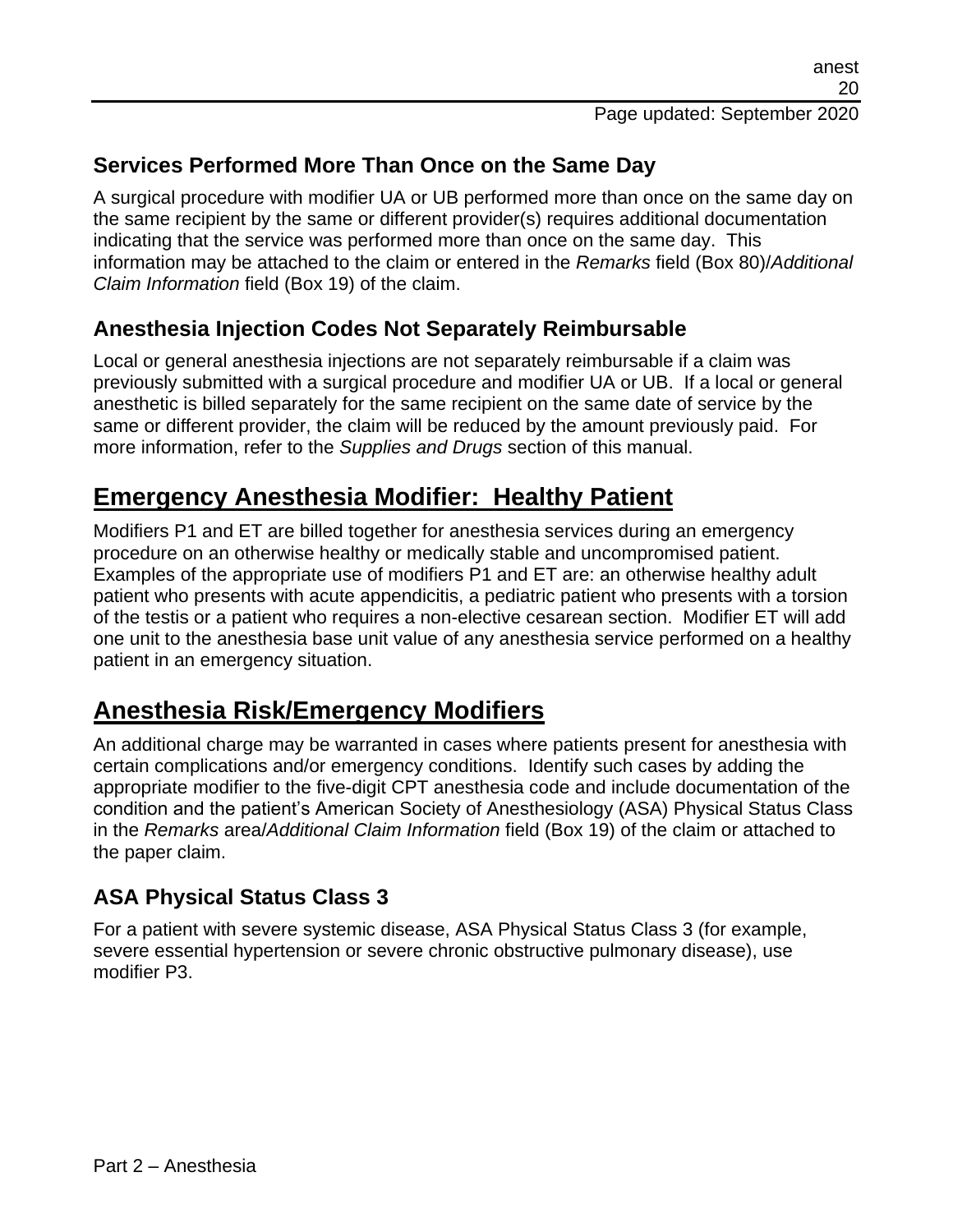## **ASA Physical Status Class 4 Non-Emergency**

For a patient with severe systemic disease that is a constant threat to life, ASA Physical Status Class 4 (for example, severe chronic congestive heart failure, chronic severe neutropenia, or unstable angina), use modifier P4.

### **ASA Physical Status Class 4 Emergency**

For a patient in ASA Physical Status Class 4 who requires emergency surgery (for example, acute appendicitis with severe thrombocytopenia needing emergency operation), use modifier P4 with ET.

### **ASA Physical Status Class 5 Emergency**

For a patient who is moribund and not expected to survive without the operation, ASA Physical Status Class 5, and requires emergency surgery, use modifier P5 with ET.

Additionally, providers must document "time in attendance."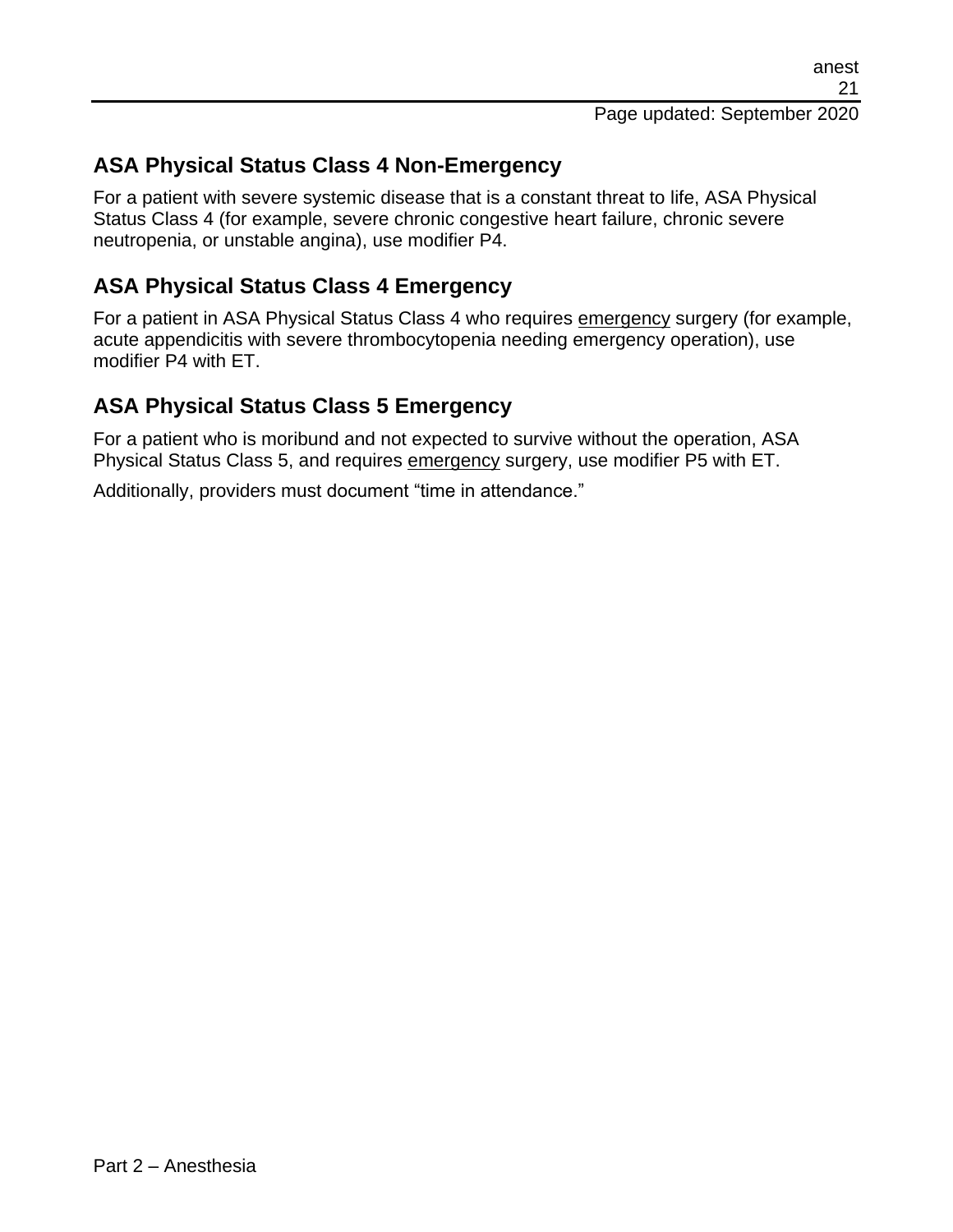## **Anesthesia Modifiers Chart**

The chart below lists the ASA ranking of patient physical status and the modifiers and added unit values associated with the rankings. It also shows three special circumstance modifiers and their added units of value.

| <b>ASA Ranking of Patient Physical Status</b>      | <b>HCPCS Modifier</b> | <b>Added</b><br><b>Units of</b><br><b>Value</b> |
|----------------------------------------------------|-----------------------|-------------------------------------------------|
| 1. Normal, healthy patient or patient with mild    | P1 Elective or        | 0                                               |
| systemic disease                                   | P1 with ET            |                                                 |
|                                                    | (Emergency)           |                                                 |
| 2. Patient with severe systemic disease            | P3 Elective or        | $\overline{2}$                                  |
|                                                    | Emergency             |                                                 |
| 3. Patient with severe systemic disease that is a  | P4 Elective or        | 2                                               |
| constant threat to life                            | P4 with ET            | 3                                               |
|                                                    | (Emergency)           |                                                 |
| 4. Moribund patient who is not expected to survive | P5 Elective or        | $\overline{4}$                                  |
| without the operation                              | P5 with ET            | 5                                               |
|                                                    | (Emergency)           |                                                 |

#### [‹‹](#page-27-0)**Table of Anesthesia Modifiers**[››](#page-27-1)

#### [‹‹](#page-27-0)**Table of Anesthesia Modifiers (continued): Special Circumstances**[››](#page-27-1)

| <b>ASA Ranking of Patient Physical Status</b> | <b>HCPCS Modifier</b>                               | <b>Added</b><br><b>Units of</b><br><b>Value</b> |
|-----------------------------------------------|-----------------------------------------------------|-------------------------------------------------|
| Other Hypothermia due to anesthesia           | P4 with ICD-10-CM<br>diagnosis code<br>T88.51XA     | 5                                               |
| Unusual position/field avoidance              | 22 <sub>1</sub><br>Increased<br>procedural services |                                                 |
| <b>Extracorporeal circulation</b>             | P4 with ICD-10-CM<br>diagnosis code<br>T81.89XA     | 10                                              |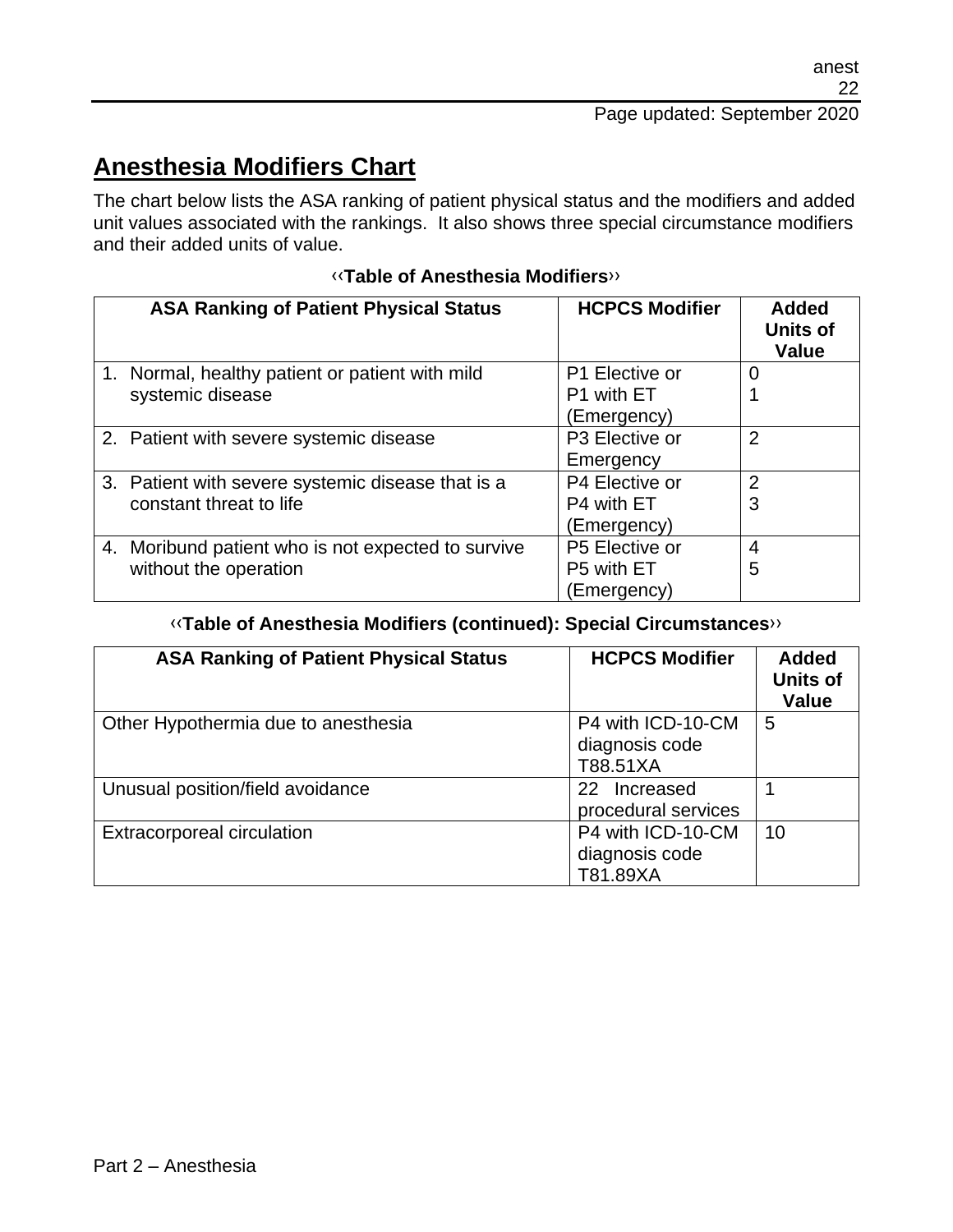# **Duplicate Billing Not Allowed**

Medi-Cal policy prohibits payment for duplicate services and/or billings. The second and subsequent claims for anesthesia services billed for the same date of service, the same recipient and the same procedure submitted by the same or different providers will be denied with RAD code 328, "Another procedure with an anesthesia modifier has been previously paid for the same recipient on the same date of service."

## **Anesthesia Pump Assembly and Operation**

The assembly and operation of a pump with oxygenator or heat exchanger (CPT codes 99190 through 99192) is not separately reimbursable by Medi-Cal. Payment for assembly and operation of such pumps by hospital technicians is included in the reimbursement to the hospital.

## **Pulse Oximetry: Anesthesia Guidelines**

CPT code 94760 (non-invasive ear or pulse oximetry for oxygen saturation; single determination) is reimbursable only to physicians when no other services are billed for the same recipient, by the same provider on the same date of service.

## **Split Case for Anesthesia Services**

An anesthesia split case occurs when one anesthesiologist begins a case and another anesthesiologist ends the case. This situation occurs most frequently when the anesthesia time is extensive, such as epidural anesthesia during labor and delivery.

## **Documentation Requirements**

The following detailed documentation is required for both anesthesiologists to be paid for services rendered. (For an example of correct documentation, refer to *Figure 2* in the *Anesthesia Billing Examples* section of this manual.)

- Both claim lines should be billed on the same claim form. If this is not possible (for example, the anesthesiologists do not belong to the same group), attach a copy of the other anesthesiologist's claim to the claim form.
- Use an appropriate anesthesia modifier for both claim lines. In the *Remarks* field (Box 80)/*Additional Claim Information* field (Box 19) of the claim indicate this is an anesthesia split case.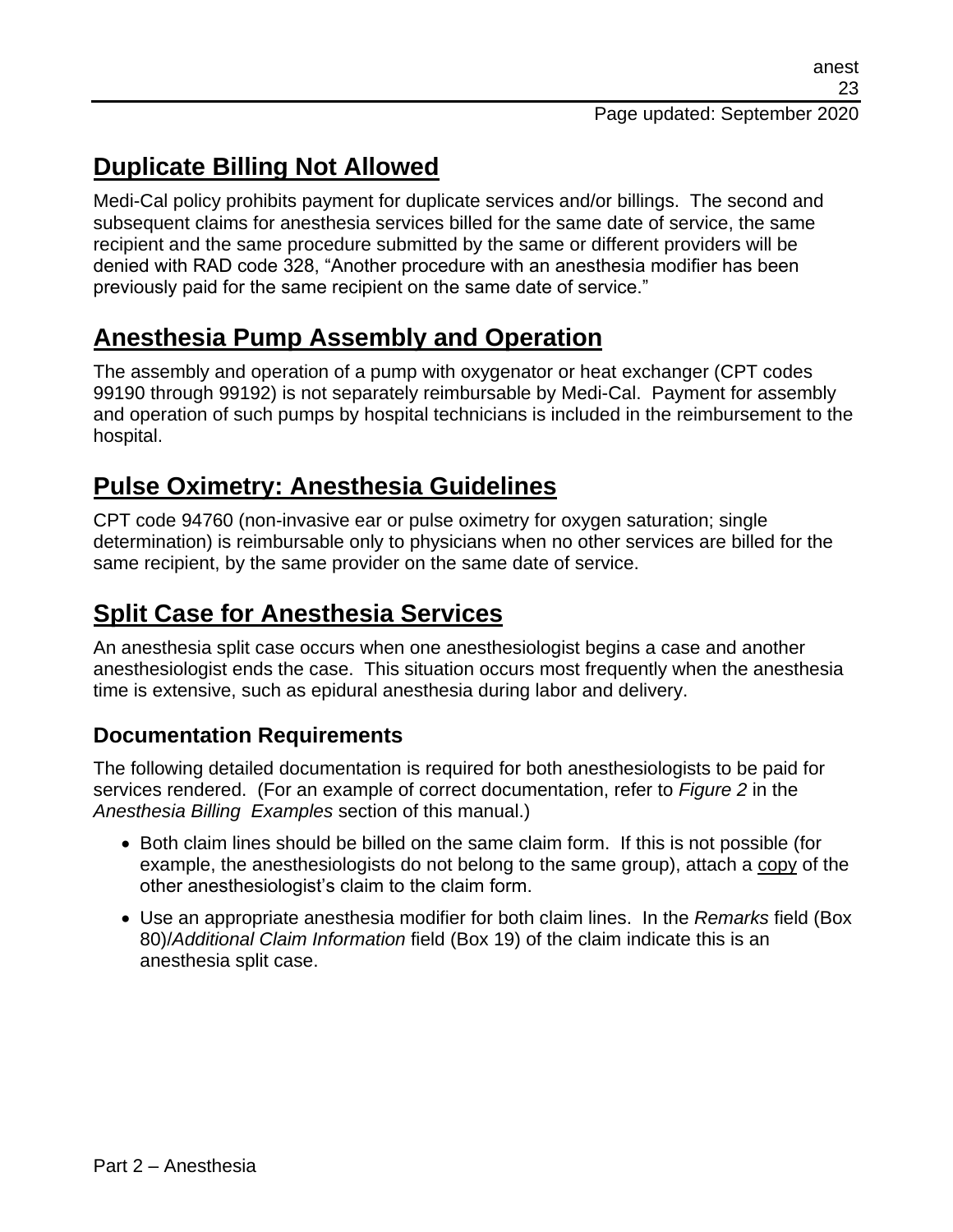Page updated: September 2020

• Include the following on the attachment to the claim form:

Total length of anesthesia: START STOP

Case started by Dr. \_\_\_\_\_\_\_\_\_ START\_\_\_\_\_ STOP

Actual time in attendance: \_\_\_\_\_\_ (minutes)

Case ended by Dr. \_\_\_\_\_\_\_\_\_ START\_\_\_\_ STOP\_\_\_\_

Actual time in attendance: \_\_\_\_\_\_ (minutes)

**Note:** Providers billing codes other than CPT code 01967 must document "start-stop" and total times on an attached anesthesia report only if the claim is for more than 40 units of time (10 hours). When billing CPT code 01967, an anesthesia report is required for all claims for 20 units or more; additionally, providers must document "time in attendance."

## **Nasal Endoscopy General Anesthesia Requirements**

General anesthesia may be reimbursable for nasal endoscopy (CPT codes 31231 through 31237) when the anesthesia is necessary for children younger than age of 12 or for extremely anxious or uncooperative patients. Medical justification for the anesthesia must be entered in the *Remarks* field (Box 80)/*Additional Claim Information* field (Box 19) of the claim or attached to the paper claim.

## **Certified Registered Nurse Anesthetist**

Article 7, Chapter 6, Division 2 of the *Business and Professions* (B&P) *Code*, states that it is unlawful for any person to hold himself or herself out as a nurse anesthetist without having been certified by the Board of Registered Nursing. There are no additional licensing and certification requirements in order for nurse anesthetists to participate in the Medi-Cal program.

## **Anesthesia Supervision**

Please refer to the *Rates : Maximum Reimbursement* section of the appropriate Part 2 manual for information and requirements.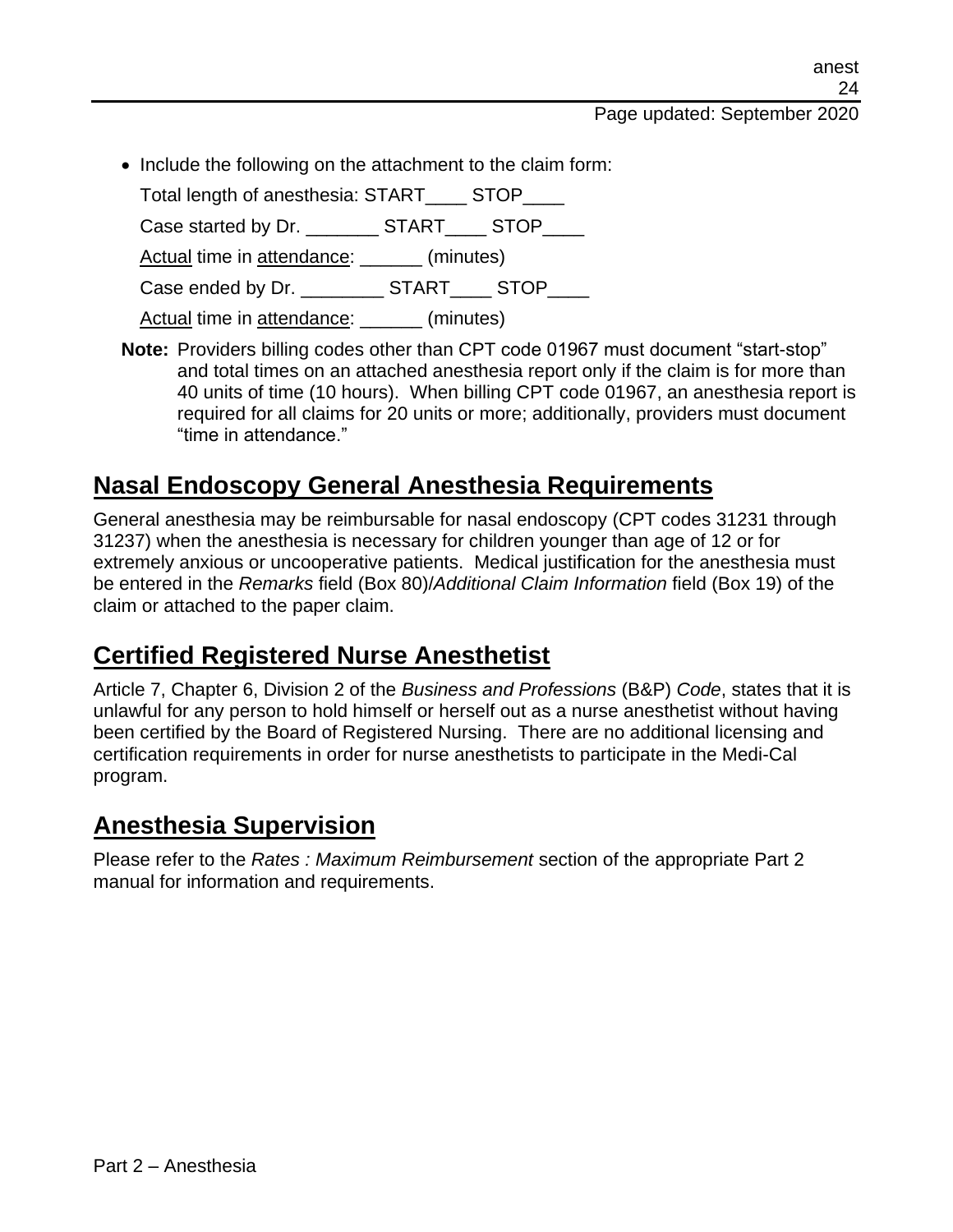## **CRNA Modifiers**

Physicians enter modifier QK on the claim with the procedure code when billing for supervision of a CRNA.

## **CRNA Services With Direct Physician Supervision**

CRNAs bill anesthesia services rendered with direct supervision of a physician with the appropriate five-digit CPT anesthesia code and modifier QX in conjunction with the appropriate service modifier(s).

## **CRNA Services Without Direct Physician Supervision**

CRNAs bill anesthesia services rendered without direct supervision of a physician with the appropriate five-digit CPT anesthesia code and modifier QZ in conjunction with the appropriate service modifier(s).

## **Anesthesia Risk/Emergency Modifiers**

CRNAs may be reimbursed for additional anesthesia patient risk factors or special circumstances. For this reimbursement, CRNAs must use modifier QX or QZ in conjunction with the appropriate service modifier(s) (listed in the "CRNA Anesthesia Modifiers Chart"). In addition, the CRNA must document the patient's condition and list the American Society of Anesthesiology (ASA) Physical Status Rank in The *Remarks* field (Box 80)/*Additional Claim Information* field (Box 19) of the claim.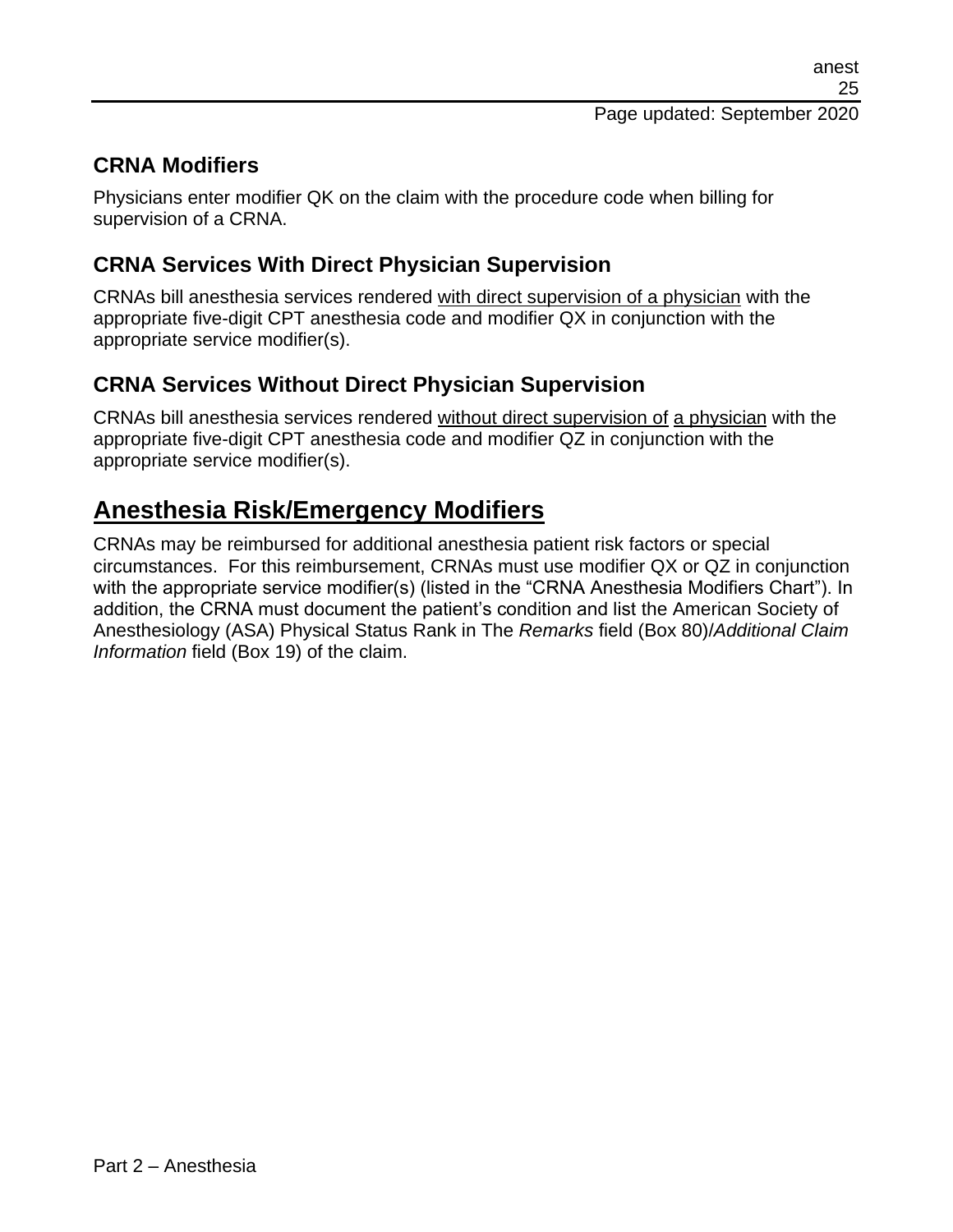# **CRNA Anesthesia Modifiers Chart**

The following chart lists the ASA ranking of a patient's physical status and the modifiers and added unit values associated with the rankings. It also shows three special circumstance modifiers and their added units of value.

|    | <b>ASA Ranking of Patient Physical Status</b>                                | <b>HCPCS Modifier</b>                       | <b>Added Units</b><br>of Value |
|----|------------------------------------------------------------------------------|---------------------------------------------|--------------------------------|
| 1. | Normal, healthy patient or patient with mild<br>systemic disease             | P1 and QX or QZ<br>Elective                 | $\Omega$                       |
|    | 1. Normal, healthy patient or patient with mild<br>systemic disease          | P1 and QX or QZ<br>and ET Emergency         | 1                              |
|    | 2. Patient with severe systemic disease                                      | P3 and QX or QZ<br>Elective or<br>Emergency | $\overline{2}$                 |
|    | 3. Patient with severe systemic disease that is a<br>constant threat to life | P4 and QX or QZ<br>Elective                 | $\overline{2}$                 |
|    | 3. Patient with severe systemic disease that is a<br>constant threat to life | P4 and QX or QZ<br>and ET Emergency         | 3                              |
|    | 4. Moribund patient who is not expected to survive<br>without the operation  | P5 Elective or P5<br>with ET Emergency      | 4                              |
|    | 4. Moribund patient who is not expected to survive<br>without the operation  | P5 and QX or QZ<br>and ET Emergency         | 5                              |

#### **Table of Anesthesia Modifiers**

#### **Table of Anesthesia Modifiers (continued): Special Circumstances**

| <b>ASA Ranking of Patient Physical Status</b> | <b>HCPCS Modifier</b>                              | <b>Added Units</b><br>of Value |
|-----------------------------------------------|----------------------------------------------------|--------------------------------|
| Total body hypothermia                        | P4 and QX or QZ<br>with ICD-10-CM<br>code T88.51XA | 5                              |
| Unusual position/field avoidance              | 22 and QX or QZ                                    |                                |
| Extracorporeal circulation                    | P4 and QX or QZ<br>with ICD-10-CM<br>code T81.89XA | 10                             |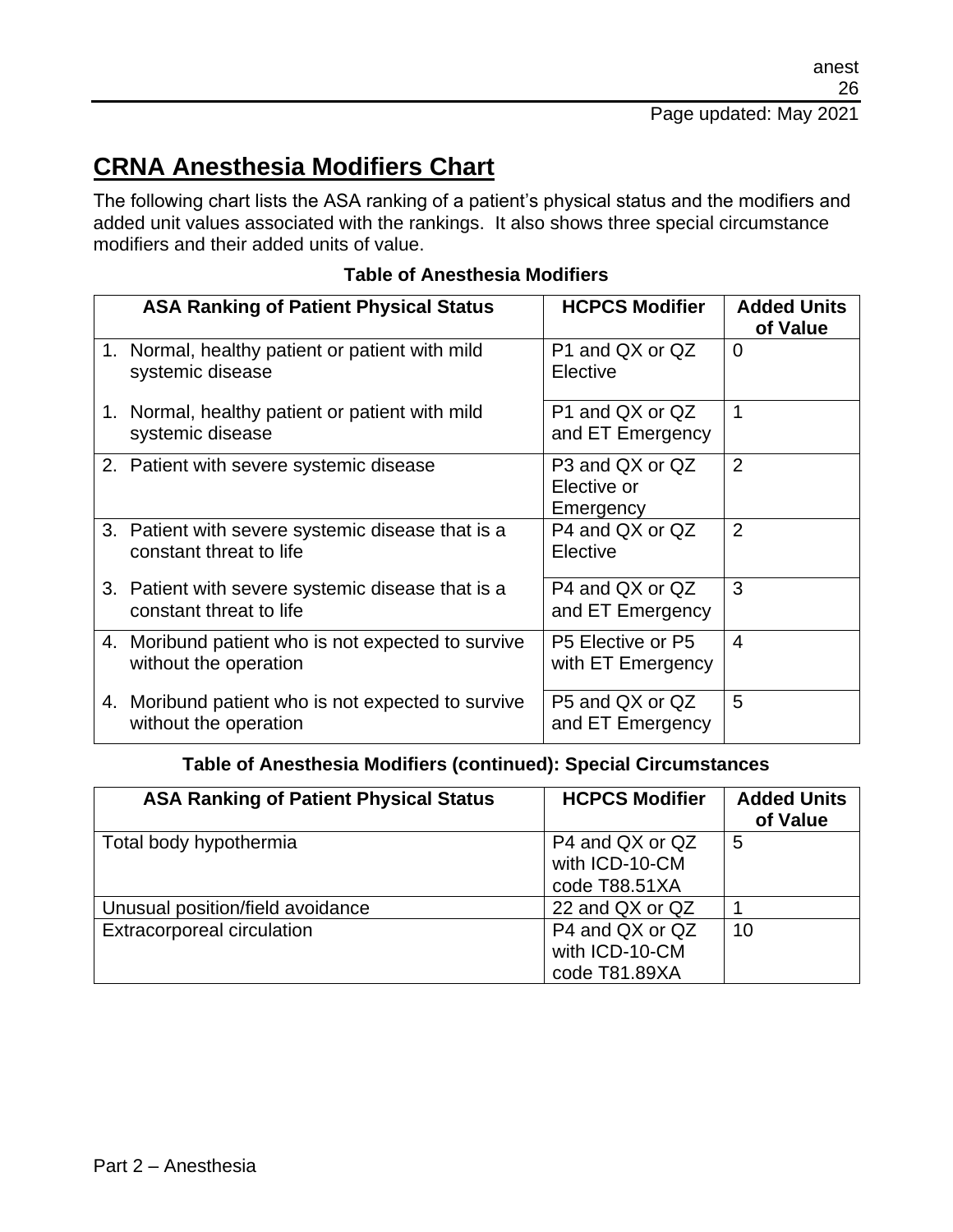### **Pain Management and Emergency Services**

The CRNA may provide selected pain management and emergency services both inside and outside the operating room. These services include endotracheal intubation (CPT code 31500) and injection of somatic and sympathetic nerves with anesthetic agents (64400 through 64530). CRNAs must use modifier AG when billing with these codes.

Reimbursement for these procedures rendered by a CRNA is the same as that made to a physician.

## **Moderate Sedation**

Moderate sedation services codes (CPT codes 99151, 99152, 99155 and 99156, and HCPCS code G0500) are restricted by age. CPT codes 99151 and 99155 are restricted to patients 1 year of age or older and younger than 5 years of age. CPT codes 99152 and 99156, and HCPCS code G0500, are restricted to patients 5 years of age and older.